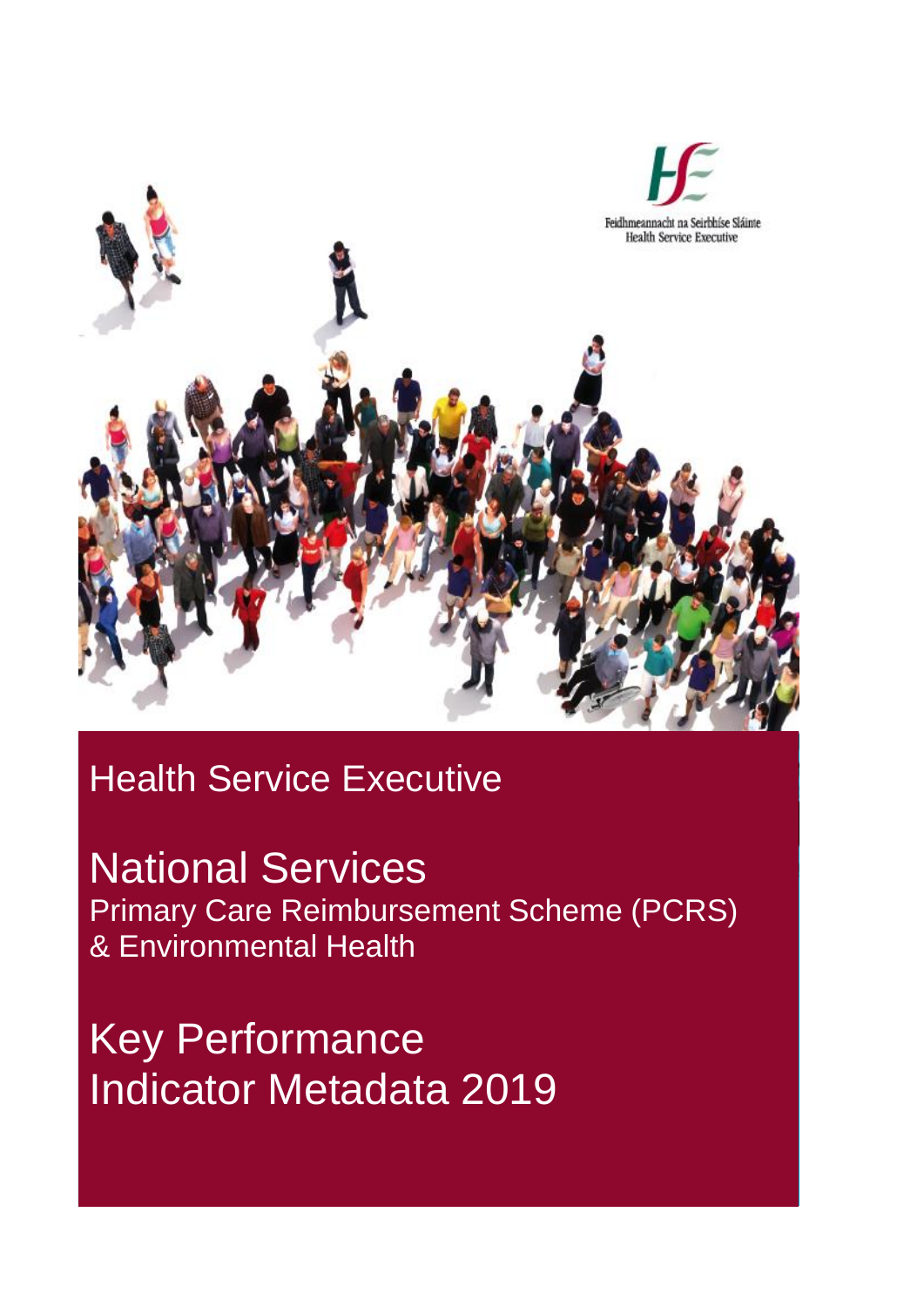|    | <b>Environmental Health</b>                 |                                                                                                                                                                                                                                                                                                                                                                                                                                                                                                                                                                                                                                                                                                                                             |
|----|---------------------------------------------|---------------------------------------------------------------------------------------------------------------------------------------------------------------------------------------------------------------------------------------------------------------------------------------------------------------------------------------------------------------------------------------------------------------------------------------------------------------------------------------------------------------------------------------------------------------------------------------------------------------------------------------------------------------------------------------------------------------------------------------------|
| 1  | <b>KPI Title</b>                            | HWB29- No. of initial tobacco sales to minors test purchase inspections carried out                                                                                                                                                                                                                                                                                                                                                                                                                                                                                                                                                                                                                                                         |
| 1a | <b>KPI Short Title</b>                      | Tobacco test purchase inspections                                                                                                                                                                                                                                                                                                                                                                                                                                                                                                                                                                                                                                                                                                           |
| 2  | <b>KPI Description</b>                      | Test purchases of cigarettes with volunteer minors are carried out in retail premises to assess compliance with tobacco control legislation. A<br>minor is a person who has not attained the age of 18 years. They are volunteers who have freely offered to take part in the activity. A test<br>purchase involves a supervised volunteer minor attempting to purchase tobacco from a retail outlet. Retail outlets are premises from where<br>tobacco products are sold. The Public Health (Tobacco) Acts state that it shall be an offence for a person to sell a tobacco product by retail,<br>or supply a tobacco product, to, or invite an offer to purchase a tobacco product by, a person who has not attained the age of 18 years. |
| 3  | <b>KPI Rationale</b>                        | It is an offense for retailers to sell tobacco products to persons under 18. The HSE Environmental Health Service enforces this provision of<br>the Public Health (Tobacco) Acts 2002 - 2012. This metric reports on the activity associated with this provision.                                                                                                                                                                                                                                                                                                                                                                                                                                                                           |
| 3a | <b>Indicator Classification</b>             | Access & Integration                                                                                                                                                                                                                                                                                                                                                                                                                                                                                                                                                                                                                                                                                                                        |
| 4  | <b>National Target</b>                      | 2019 NSP Target: 384. This is a cumulative calculation                                                                                                                                                                                                                                                                                                                                                                                                                                                                                                                                                                                                                                                                                      |
| 4a | <b>Target</b>                               | 2019 Full Year Target 384                                                                                                                                                                                                                                                                                                                                                                                                                                                                                                                                                                                                                                                                                                                   |
| 4b | <b>Volume Metrics</b>                       |                                                                                                                                                                                                                                                                                                                                                                                                                                                                                                                                                                                                                                                                                                                                             |
| 5  | <b>KPI Calculation</b>                      | It is a count of the number of establishments where a test purchase inspection has been carried out.                                                                                                                                                                                                                                                                                                                                                                                                                                                                                                                                                                                                                                        |
| 6  | <b>Data Source</b>                          | Environmental Health Information System (EHIS) The data is complete for all areas of the country. The only issue is ensuring that all<br>relevant data for the quarter is entered in the EHIS by the 12th of the month following the end of the quarter which is monitored by local and<br>regional management.                                                                                                                                                                                                                                                                                                                                                                                                                             |
| 6a | Data Sign Off                               | Mary Keane, Regional Chief Environmental Health Officer, Dublin North East                                                                                                                                                                                                                                                                                                                                                                                                                                                                                                                                                                                                                                                                  |
| 6b | <b>Data Quality Issues</b>                  | None                                                                                                                                                                                                                                                                                                                                                                                                                                                                                                                                                                                                                                                                                                                                        |
| 7  | <b>Data Collection</b><br><b>Frequency</b>  | Quarterly                                                                                                                                                                                                                                                                                                                                                                                                                                                                                                                                                                                                                                                                                                                                   |
| 8  | <b>Tracer Conditions</b>                    | As per description                                                                                                                                                                                                                                                                                                                                                                                                                                                                                                                                                                                                                                                                                                                          |
| 9  | <b>Minimum Data Set MDS</b>                 | Number of test purchase inspections.                                                                                                                                                                                                                                                                                                                                                                                                                                                                                                                                                                                                                                                                                                        |
| 10 | International<br><b>Comparison</b>          | <b>No</b>                                                                                                                                                                                                                                                                                                                                                                                                                                                                                                                                                                                                                                                                                                                                   |
| 11 | <b>KPI Monitoring</b>                       | Monthly                                                                                                                                                                                                                                                                                                                                                                                                                                                                                                                                                                                                                                                                                                                                     |
| 12 | <b>KPI Reporting Frequency Quarterly</b>    |                                                                                                                                                                                                                                                                                                                                                                                                                                                                                                                                                                                                                                                                                                                                             |
| 13 | <b>KPI Report Period</b>                    | Quarterly                                                                                                                                                                                                                                                                                                                                                                                                                                                                                                                                                                                                                                                                                                                                   |
| 14 | <b>KPI Reporting</b><br><b>Aggregation</b>  | National                                                                                                                                                                                                                                                                                                                                                                                                                                                                                                                                                                                                                                                                                                                                    |
| 15 | reports?                                    | KPI is reported in which NSP / Management Data report / Performance Profile                                                                                                                                                                                                                                                                                                                                                                                                                                                                                                                                                                                                                                                                 |
| 16 | Web link to data                            | http://www.hse.ie/eng/services/publications/corporate/performancereports/                                                                                                                                                                                                                                                                                                                                                                                                                                                                                                                                                                                                                                                                   |
| 17 | <b>Additional Information</b>               |                                                                                                                                                                                                                                                                                                                                                                                                                                                                                                                                                                                                                                                                                                                                             |
|    | <b>KPI owner/lead for</b><br>implementation | Ann Marie Part, Assistant National Director                                                                                                                                                                                                                                                                                                                                                                                                                                                                                                                                                                                                                                                                                                 |
|    | PBI data support                            | Siobhán O'Brien, Data Analyst, National Business Information Unit - siobhan.obrien2@hse.ie, 046-9251334                                                                                                                                                                                                                                                                                                                                                                                                                                                                                                                                                                                                                                     |
|    | Governance/sign off                         | Joe Ryan, National Director of National Services                                                                                                                                                                                                                                                                                                                                                                                                                                                                                                                                                                                                                                                                                            |

×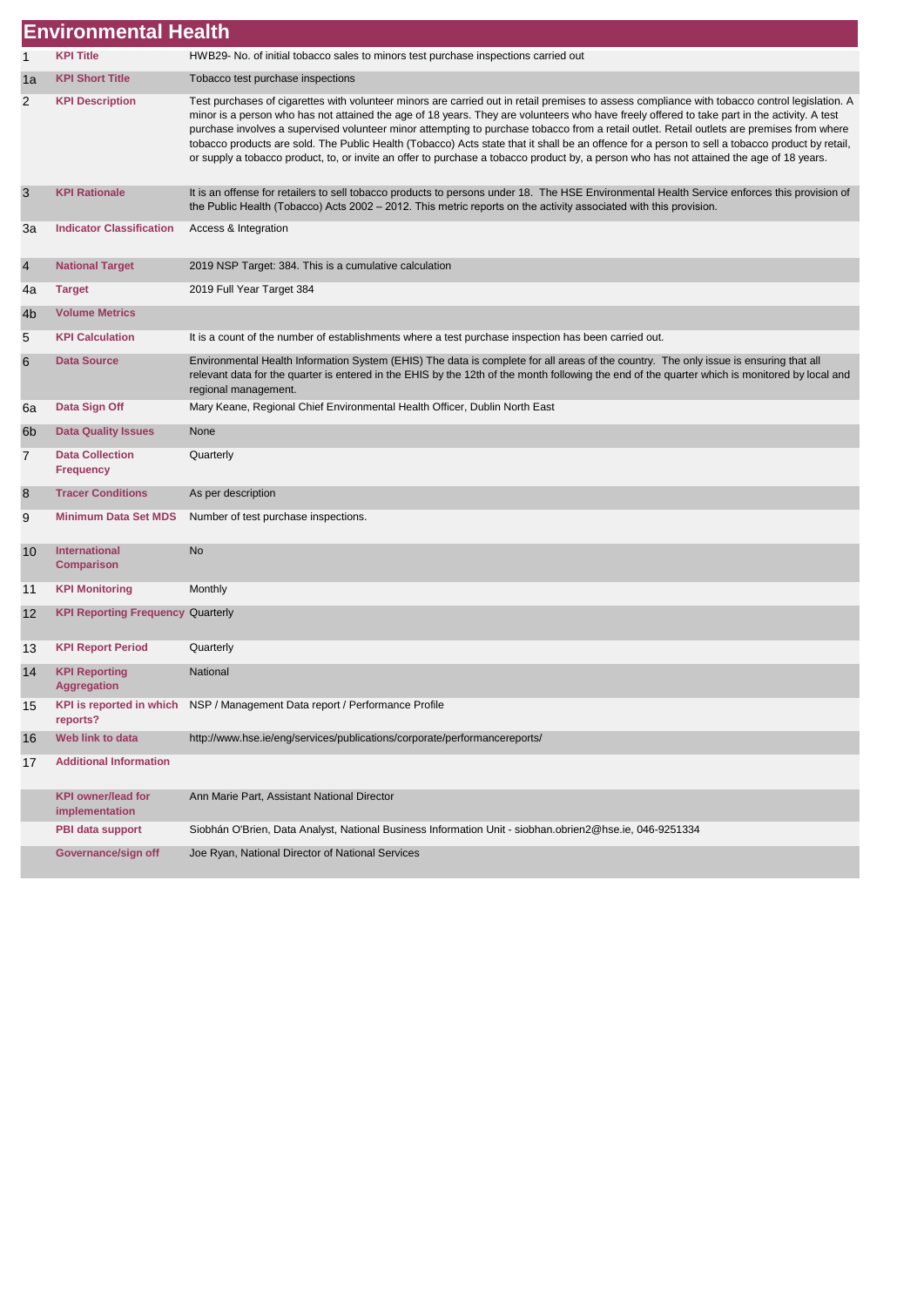|                | <b>Environmental Health</b>                                                                                                                                                                                                                                                                                                                                                                                                                                                                                                                                                                                                                                                                                                                                                                                                                                                                                                                                                                                                                                                                                                                                                                                                                                                                                                                                                                                                                                                                                                                                                          |                                                                                                                                                                                                                                                                                                                 |  |
|----------------|--------------------------------------------------------------------------------------------------------------------------------------------------------------------------------------------------------------------------------------------------------------------------------------------------------------------------------------------------------------------------------------------------------------------------------------------------------------------------------------------------------------------------------------------------------------------------------------------------------------------------------------------------------------------------------------------------------------------------------------------------------------------------------------------------------------------------------------------------------------------------------------------------------------------------------------------------------------------------------------------------------------------------------------------------------------------------------------------------------------------------------------------------------------------------------------------------------------------------------------------------------------------------------------------------------------------------------------------------------------------------------------------------------------------------------------------------------------------------------------------------------------------------------------------------------------------------------------|-----------------------------------------------------------------------------------------------------------------------------------------------------------------------------------------------------------------------------------------------------------------------------------------------------------------|--|
| 1              | <b>KPI Title</b>                                                                                                                                                                                                                                                                                                                                                                                                                                                                                                                                                                                                                                                                                                                                                                                                                                                                                                                                                                                                                                                                                                                                                                                                                                                                                                                                                                                                                                                                                                                                                                     | HWB31- No. of official food control planned and planned surveillance inspections of food businesses                                                                                                                                                                                                             |  |
| 1a             | <b>KPI Short Title</b>                                                                                                                                                                                                                                                                                                                                                                                                                                                                                                                                                                                                                                                                                                                                                                                                                                                                                                                                                                                                                                                                                                                                                                                                                                                                                                                                                                                                                                                                                                                                                               | Inspections of food businesses                                                                                                                                                                                                                                                                                  |  |
| $\overline{2}$ | Food business establishments are routinely inspected to assess compliance with official food control requirements. A planned inspection will<br><b>KPI Description</b><br>focus on each aspect of the four elements of a food safety management system (structural and operational prerequisites, HACCP (Hazard<br>Analysis and Critical Control Point) and management procedures) and relevant food law (other than general food hygiene) applicable to the<br>food business. A planned surveillance inspection will focus on one aspect of the four elements of a food safety management system<br>(structural and operational prerequisites, HACCP (Hazard Analysis and Critical Control Point) and management procedures) and relevant<br>food law (other than general food hygiene) applicable to the food business. An inspection is the systematic examination of the activities and<br>operations to assess the level of compliance with applicable food legislation. The operation is assessed for compliance against the<br>requirements Regulation (EC) No 852/2004 on the hygiene of foodstuffs and if applicable Regulation (EC) No 853/2004 laying down specific<br>hygiene rules for food of animal origin and/or any other applicable food legislation as per Schedule 1 of the HSE FSAI Service Contract. A<br>wide range of food businesses are subject to inspection including importers/exporters, manufacturers, packers, transporters,<br>wholesalers/distributors, retailers and those in the service sector including public houses, restaurants, hospitals. |                                                                                                                                                                                                                                                                                                                 |  |
| 3              | <b>KPI Rationale</b>                                                                                                                                                                                                                                                                                                                                                                                                                                                                                                                                                                                                                                                                                                                                                                                                                                                                                                                                                                                                                                                                                                                                                                                                                                                                                                                                                                                                                                                                                                                                                                 | The FSAI HSE Service Contract requires the inspection of food business establishments. NSP access indicator of performance.                                                                                                                                                                                     |  |
| За             | <b>Indicator Classification</b>                                                                                                                                                                                                                                                                                                                                                                                                                                                                                                                                                                                                                                                                                                                                                                                                                                                                                                                                                                                                                                                                                                                                                                                                                                                                                                                                                                                                                                                                                                                                                      | Access                                                                                                                                                                                                                                                                                                          |  |
| $\overline{4}$ | <b>National Target</b>                                                                                                                                                                                                                                                                                                                                                                                                                                                                                                                                                                                                                                                                                                                                                                                                                                                                                                                                                                                                                                                                                                                                                                                                                                                                                                                                                                                                                                                                                                                                                               | 2019 NSP: 33,000                                                                                                                                                                                                                                                                                                |  |
| 4a             | <b>Target</b>                                                                                                                                                                                                                                                                                                                                                                                                                                                                                                                                                                                                                                                                                                                                                                                                                                                                                                                                                                                                                                                                                                                                                                                                                                                                                                                                                                                                                                                                                                                                                                        | 33,000                                                                                                                                                                                                                                                                                                          |  |
| 4 <sub>b</sub> | <b>Volume Metrics</b>                                                                                                                                                                                                                                                                                                                                                                                                                                                                                                                                                                                                                                                                                                                                                                                                                                                                                                                                                                                                                                                                                                                                                                                                                                                                                                                                                                                                                                                                                                                                                                |                                                                                                                                                                                                                                                                                                                 |  |
| 5              | <b>KPI Calculation</b>                                                                                                                                                                                                                                                                                                                                                                                                                                                                                                                                                                                                                                                                                                                                                                                                                                                                                                                                                                                                                                                                                                                                                                                                                                                                                                                                                                                                                                                                                                                                                               | It is a count of the number of planned, and planned surveillance inspections carried out of food businesses. This is a cumulative calculation                                                                                                                                                                   |  |
| 6              | <b>Data Source</b>                                                                                                                                                                                                                                                                                                                                                                                                                                                                                                                                                                                                                                                                                                                                                                                                                                                                                                                                                                                                                                                                                                                                                                                                                                                                                                                                                                                                                                                                                                                                                                   | Environmental Health Information System (EHIS) The data is complete for all areas of the country. The only issue is ensuring that all<br>relevant data for the quarter is entered in the EHIS by the 12th of the month following the end of the quarter which is monitored by local and<br>regional management. |  |
| 6a             | Data Sign Off                                                                                                                                                                                                                                                                                                                                                                                                                                                                                                                                                                                                                                                                                                                                                                                                                                                                                                                                                                                                                                                                                                                                                                                                                                                                                                                                                                                                                                                                                                                                                                        | Mary Keane, Regional Chief Environmental Health Officer, Dublin North East                                                                                                                                                                                                                                      |  |
| 6 <sub>b</sub> | <b>Data Quality Issues</b>                                                                                                                                                                                                                                                                                                                                                                                                                                                                                                                                                                                                                                                                                                                                                                                                                                                                                                                                                                                                                                                                                                                                                                                                                                                                                                                                                                                                                                                                                                                                                           | None                                                                                                                                                                                                                                                                                                            |  |
| $\overline{7}$ | <b>Data Collection</b><br><b>Frequency</b>                                                                                                                                                                                                                                                                                                                                                                                                                                                                                                                                                                                                                                                                                                                                                                                                                                                                                                                                                                                                                                                                                                                                                                                                                                                                                                                                                                                                                                                                                                                                           | Monthly                                                                                                                                                                                                                                                                                                         |  |
| 8              | <b>Tracer Conditions</b>                                                                                                                                                                                                                                                                                                                                                                                                                                                                                                                                                                                                                                                                                                                                                                                                                                                                                                                                                                                                                                                                                                                                                                                                                                                                                                                                                                                                                                                                                                                                                             | As per description                                                                                                                                                                                                                                                                                              |  |
| 9              | <b>Minimum Data Set MDS</b>                                                                                                                                                                                                                                                                                                                                                                                                                                                                                                                                                                                                                                                                                                                                                                                                                                                                                                                                                                                                                                                                                                                                                                                                                                                                                                                                                                                                                                                                                                                                                          | No. of planned inspections of food businesses. No. of planned surveillance inspections of food businesses.                                                                                                                                                                                                      |  |
| 10             | International<br><b>Comparison</b>                                                                                                                                                                                                                                                                                                                                                                                                                                                                                                                                                                                                                                                                                                                                                                                                                                                                                                                                                                                                                                                                                                                                                                                                                                                                                                                                                                                                                                                                                                                                                   | No                                                                                                                                                                                                                                                                                                              |  |
| 11             | <b>KPI Monitoring</b>                                                                                                                                                                                                                                                                                                                                                                                                                                                                                                                                                                                                                                                                                                                                                                                                                                                                                                                                                                                                                                                                                                                                                                                                                                                                                                                                                                                                                                                                                                                                                                | Quarterly                                                                                                                                                                                                                                                                                                       |  |
| 12             | <b>KPI Reporting Frequency Quarterly</b>                                                                                                                                                                                                                                                                                                                                                                                                                                                                                                                                                                                                                                                                                                                                                                                                                                                                                                                                                                                                                                                                                                                                                                                                                                                                                                                                                                                                                                                                                                                                             |                                                                                                                                                                                                                                                                                                                 |  |
| 13             | <b>KPI Report Period</b>                                                                                                                                                                                                                                                                                                                                                                                                                                                                                                                                                                                                                                                                                                                                                                                                                                                                                                                                                                                                                                                                                                                                                                                                                                                                                                                                                                                                                                                                                                                                                             | Quarterly                                                                                                                                                                                                                                                                                                       |  |
| 14             | <b>KPI Reporting</b><br><b>Aggregation</b>                                                                                                                                                                                                                                                                                                                                                                                                                                                                                                                                                                                                                                                                                                                                                                                                                                                                                                                                                                                                                                                                                                                                                                                                                                                                                                                                                                                                                                                                                                                                           | National                                                                                                                                                                                                                                                                                                        |  |
| 15             | <b>KPI</b> is reported in which<br>reports?                                                                                                                                                                                                                                                                                                                                                                                                                                                                                                                                                                                                                                                                                                                                                                                                                                                                                                                                                                                                                                                                                                                                                                                                                                                                                                                                                                                                                                                                                                                                          | NSP / Management Data Report / Performance Profile                                                                                                                                                                                                                                                              |  |
| 16             | Web link to data                                                                                                                                                                                                                                                                                                                                                                                                                                                                                                                                                                                                                                                                                                                                                                                                                                                                                                                                                                                                                                                                                                                                                                                                                                                                                                                                                                                                                                                                                                                                                                     | http://www.hse.ie/eng/services/publications/performancereports/                                                                                                                                                                                                                                                 |  |
| 17             | <b>Additional Information</b>                                                                                                                                                                                                                                                                                                                                                                                                                                                                                                                                                                                                                                                                                                                                                                                                                                                                                                                                                                                                                                                                                                                                                                                                                                                                                                                                                                                                                                                                                                                                                        |                                                                                                                                                                                                                                                                                                                 |  |
|                | <b>KPI owner/lead for</b><br>implementation                                                                                                                                                                                                                                                                                                                                                                                                                                                                                                                                                                                                                                                                                                                                                                                                                                                                                                                                                                                                                                                                                                                                                                                                                                                                                                                                                                                                                                                                                                                                          | Ann Marie Part, Assistant National Director                                                                                                                                                                                                                                                                     |  |
|                | PBI data support                                                                                                                                                                                                                                                                                                                                                                                                                                                                                                                                                                                                                                                                                                                                                                                                                                                                                                                                                                                                                                                                                                                                                                                                                                                                                                                                                                                                                                                                                                                                                                     | Siobhán O'Brien, Data Analyst, National Business Information Unit - siobhan.obrien2@hse.ie, 046-9251334                                                                                                                                                                                                         |  |
|                | Governance/sign off                                                                                                                                                                                                                                                                                                                                                                                                                                                                                                                                                                                                                                                                                                                                                                                                                                                                                                                                                                                                                                                                                                                                                                                                                                                                                                                                                                                                                                                                                                                                                                  | Joe Ryan, National Director of National Services                                                                                                                                                                                                                                                                |  |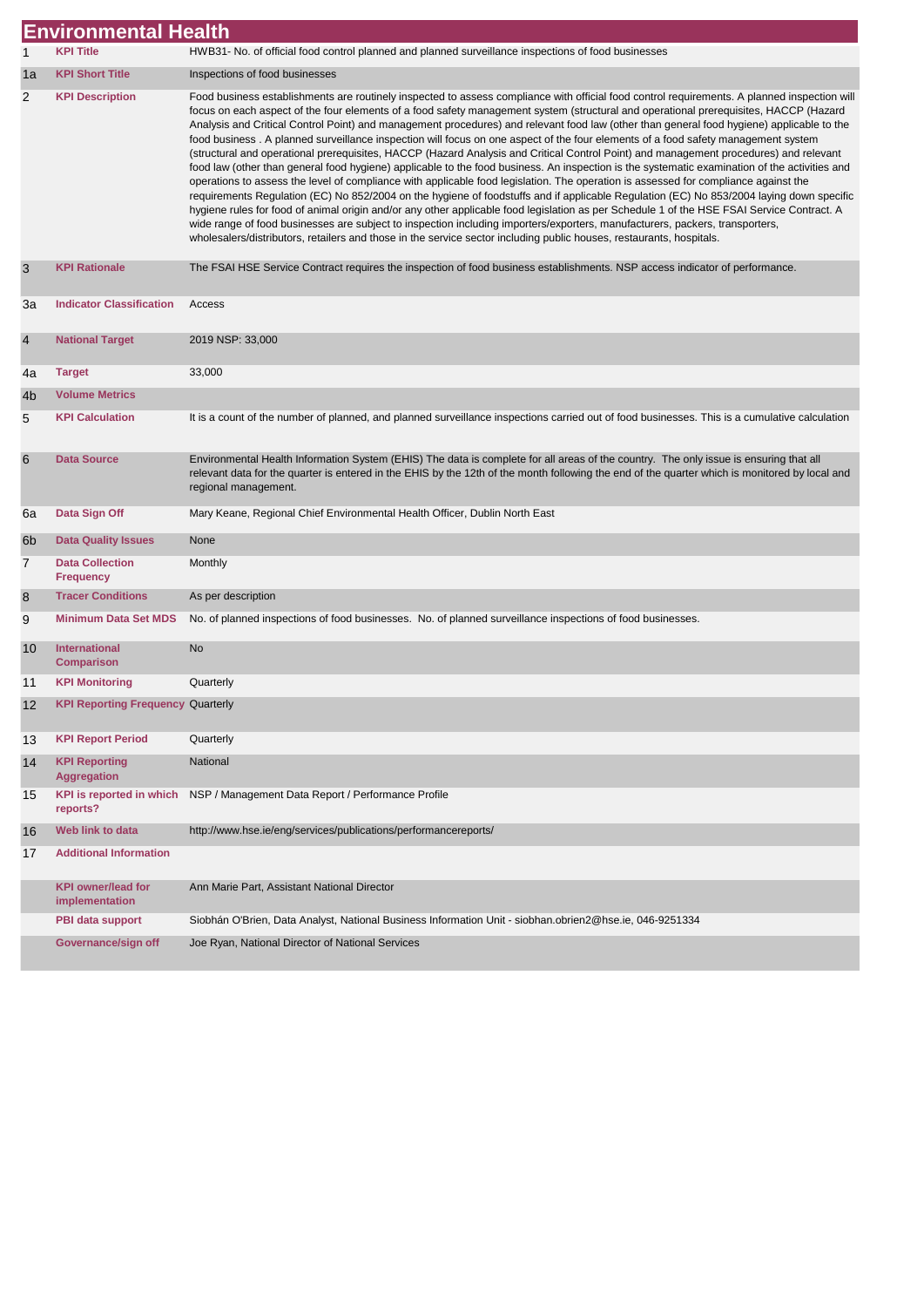|    | <b>Environmental Health</b>                 |                                                                                                                                                                                                                                                                                                                                                                                                                                                                                                                                                                                                                                                                                                                                                                                                                                                                                                                                                                                                      |  |
|----|---------------------------------------------|------------------------------------------------------------------------------------------------------------------------------------------------------------------------------------------------------------------------------------------------------------------------------------------------------------------------------------------------------------------------------------------------------------------------------------------------------------------------------------------------------------------------------------------------------------------------------------------------------------------------------------------------------------------------------------------------------------------------------------------------------------------------------------------------------------------------------------------------------------------------------------------------------------------------------------------------------------------------------------------------------|--|
| 1  | <b>KPI Title</b>                            | HWB80- No. of test purchases carried out under the Public Health (Sunbeds) Act, 2014                                                                                                                                                                                                                                                                                                                                                                                                                                                                                                                                                                                                                                                                                                                                                                                                                                                                                                                 |  |
| 1a | <b>KPI Short Title</b>                      | Sunbed test purchase inspections                                                                                                                                                                                                                                                                                                                                                                                                                                                                                                                                                                                                                                                                                                                                                                                                                                                                                                                                                                     |  |
| 2  | <b>KPI Description</b>                      | Test purchases of sunbed establishments with volunteer minors are carried out in premises to assess compliance with sunbed control<br>legislation. (Public Health (Sunbeds) Act 2014. Establishments includes any business where one or more than one sunbed is made<br>available for use or a business which sells or hires sunbeds or advertises or promotes the use, sale or hire of sunbeds; e.g beauty salon,<br>hairdressers, barbers, hotel, leisure centre, gym, stand alone dedicated sunbed salon, etc. Test Purchase Inspection is conducted to test the<br>compliance of a sunbed business with the sale to minors part of the legislation. A minor is a person who has not attained the age of 18<br>years. They are volunteers who have freely offered to take part in the activity. A test purchase involves a supervised volunteer minor<br>attempting to use/hire a sunbed. The legislation applicable is the Public Health (Sunbeds) Act 2014 and all Regulations made thereunder. |  |
| 3  | <b>KPI Rationale</b>                        | It is an offence for minors to be offered sunbed services. NSP action under Corporate Goal 2.                                                                                                                                                                                                                                                                                                                                                                                                                                                                                                                                                                                                                                                                                                                                                                                                                                                                                                        |  |
| За | <b>Indicator Classification</b>             | Access & Integration                                                                                                                                                                                                                                                                                                                                                                                                                                                                                                                                                                                                                                                                                                                                                                                                                                                                                                                                                                                 |  |
| 4  | <b>National Target</b>                      | 2019 NSP Target: 32. This is a cumulative calculation                                                                                                                                                                                                                                                                                                                                                                                                                                                                                                                                                                                                                                                                                                                                                                                                                                                                                                                                                |  |
| 4a | <b>Target</b>                               |                                                                                                                                                                                                                                                                                                                                                                                                                                                                                                                                                                                                                                                                                                                                                                                                                                                                                                                                                                                                      |  |
| 4b | <b>Volume Metrics</b>                       |                                                                                                                                                                                                                                                                                                                                                                                                                                                                                                                                                                                                                                                                                                                                                                                                                                                                                                                                                                                                      |  |
| 5  | <b>KPI Calculation</b>                      | It is a count of the number of establishments where a test purchase inspection has been carried out.                                                                                                                                                                                                                                                                                                                                                                                                                                                                                                                                                                                                                                                                                                                                                                                                                                                                                                 |  |
| 6  | <b>Data Source</b>                          | Environmental Health Information System (EHIS) The data is complete for all areas of the country. The only issue is ensuring that all<br>relevant data for the quarter is entered in the EHIS by the 12th of the month following the end of the quarter which is monitored by local and<br>regional management.                                                                                                                                                                                                                                                                                                                                                                                                                                                                                                                                                                                                                                                                                      |  |
| 6а | Data Sign Off                               | Mary Keane, Regional Chief Environmental Health Officer, Dublin North East                                                                                                                                                                                                                                                                                                                                                                                                                                                                                                                                                                                                                                                                                                                                                                                                                                                                                                                           |  |
| 6b | <b>Data Quality Issues</b>                  | None                                                                                                                                                                                                                                                                                                                                                                                                                                                                                                                                                                                                                                                                                                                                                                                                                                                                                                                                                                                                 |  |
| 7  | <b>Data Collection</b><br><b>Frequency</b>  | Quarterly                                                                                                                                                                                                                                                                                                                                                                                                                                                                                                                                                                                                                                                                                                                                                                                                                                                                                                                                                                                            |  |
| 8  | <b>Tracer Conditions</b>                    | As per description                                                                                                                                                                                                                                                                                                                                                                                                                                                                                                                                                                                                                                                                                                                                                                                                                                                                                                                                                                                   |  |
| 9  | <b>Minimum Data Set MDS</b>                 | No. of establishments where a test purchase inspection has been carried out.                                                                                                                                                                                                                                                                                                                                                                                                                                                                                                                                                                                                                                                                                                                                                                                                                                                                                                                         |  |
| 10 | <b>International</b><br><b>Comparison</b>   | <b>No</b>                                                                                                                                                                                                                                                                                                                                                                                                                                                                                                                                                                                                                                                                                                                                                                                                                                                                                                                                                                                            |  |
| 11 | <b>KPI Monitoring</b>                       | Quarterly                                                                                                                                                                                                                                                                                                                                                                                                                                                                                                                                                                                                                                                                                                                                                                                                                                                                                                                                                                                            |  |
| 12 | <b>KPI Reporting Frequency Biannual</b>     |                                                                                                                                                                                                                                                                                                                                                                                                                                                                                                                                                                                                                                                                                                                                                                                                                                                                                                                                                                                                      |  |
| 13 | <b>KPI Report Period</b>                    | <b>Biannual</b>                                                                                                                                                                                                                                                                                                                                                                                                                                                                                                                                                                                                                                                                                                                                                                                                                                                                                                                                                                                      |  |
| 14 | <b>KPI Reporting</b><br><b>Aggregation</b>  | National                                                                                                                                                                                                                                                                                                                                                                                                                                                                                                                                                                                                                                                                                                                                                                                                                                                                                                                                                                                             |  |
| 15 | <b>KPI</b> is reported in which<br>reports? | Management Data Report                                                                                                                                                                                                                                                                                                                                                                                                                                                                                                                                                                                                                                                                                                                                                                                                                                                                                                                                                                               |  |
| 16 | Web link to data                            | http://www.hse.ie/eng/services/publications/performancereports/                                                                                                                                                                                                                                                                                                                                                                                                                                                                                                                                                                                                                                                                                                                                                                                                                                                                                                                                      |  |
| 17 | <b>Additional Information</b>               |                                                                                                                                                                                                                                                                                                                                                                                                                                                                                                                                                                                                                                                                                                                                                                                                                                                                                                                                                                                                      |  |
|    | <b>KPI owner/lead for</b><br>implementation | Ann Marie Part, Assistant National Director                                                                                                                                                                                                                                                                                                                                                                                                                                                                                                                                                                                                                                                                                                                                                                                                                                                                                                                                                          |  |
|    | PBI data support                            | Siobhán O'Brien, Data Analyst, National Business Information Unit - siobhan.obrien2@hse.ie, 046-9251334                                                                                                                                                                                                                                                                                                                                                                                                                                                                                                                                                                                                                                                                                                                                                                                                                                                                                              |  |
|    | Governance/sign off                         | Joe Ryan, National Director of National Services                                                                                                                                                                                                                                                                                                                                                                                                                                                                                                                                                                                                                                                                                                                                                                                                                                                                                                                                                     |  |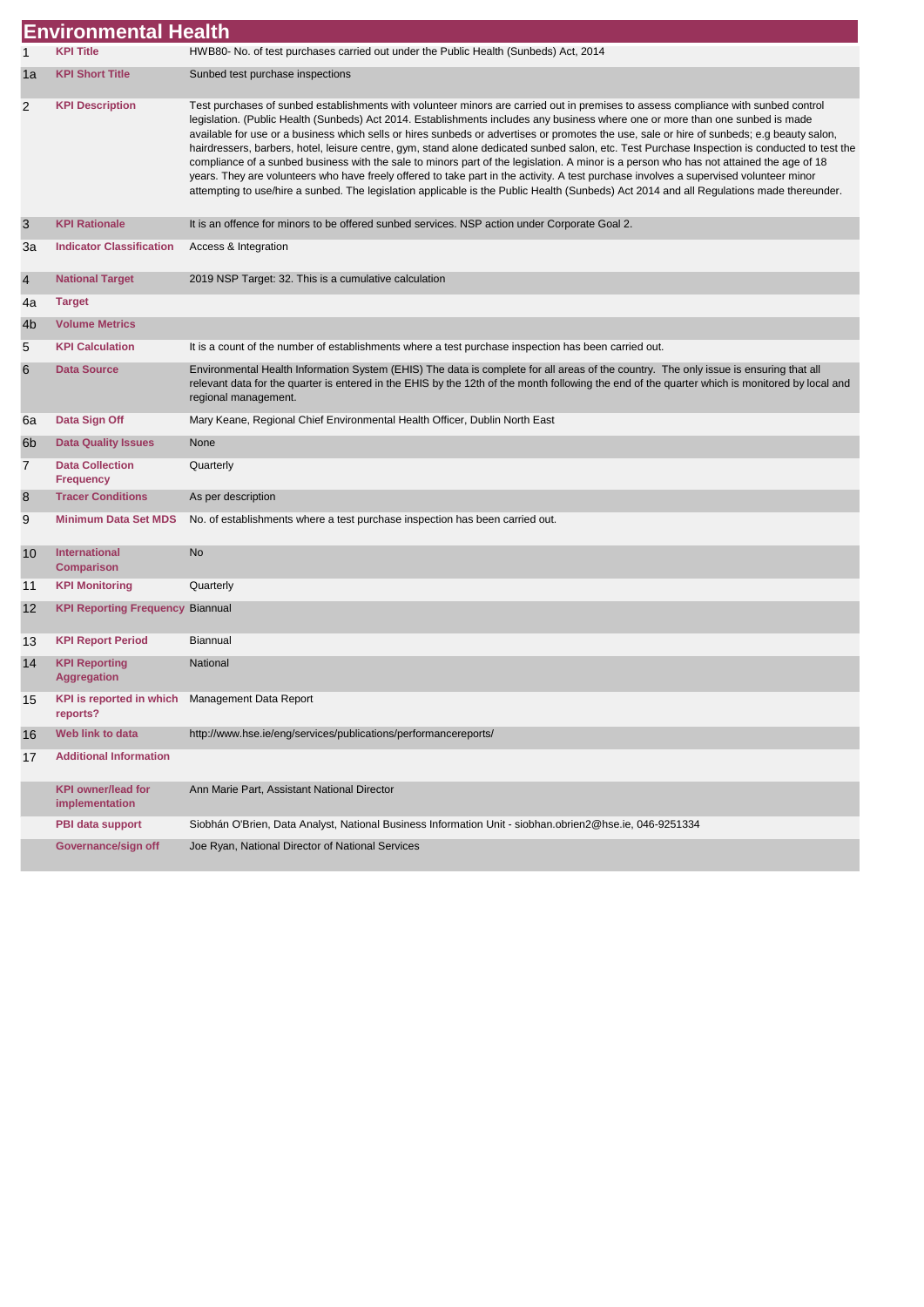|                | <b>Environmental Health</b>                                 |                                                                                                                                                                                                                                                                                                                                                                                                                                                                                                                                                                                                                                                                                                                                                                                                                                                                                                                                                                                        |  |
|----------------|-------------------------------------------------------------|----------------------------------------------------------------------------------------------------------------------------------------------------------------------------------------------------------------------------------------------------------------------------------------------------------------------------------------------------------------------------------------------------------------------------------------------------------------------------------------------------------------------------------------------------------------------------------------------------------------------------------------------------------------------------------------------------------------------------------------------------------------------------------------------------------------------------------------------------------------------------------------------------------------------------------------------------------------------------------------|--|
| 1              | <b>KPI Title</b>                                            | HWB81- No. of mystery shopper inspections carried out under the Public Health (Sunbeds) Act, 2014                                                                                                                                                                                                                                                                                                                                                                                                                                                                                                                                                                                                                                                                                                                                                                                                                                                                                      |  |
| 1a             | <b>KPI Short Title</b>                                      | Sunbed mystery shopper inspections                                                                                                                                                                                                                                                                                                                                                                                                                                                                                                                                                                                                                                                                                                                                                                                                                                                                                                                                                     |  |
| 2              | <b>KPI Description</b>                                      | Mystery shopper inspections are carried out to assess marketing compliance of sunbed establishments. A mystery shopper inspection is<br>conducted to test the compliance of a sunbed business with other parts of the legislation that may not be verified satisfactorily during a<br>physical inspection. Establishments includes any business where one or more than one sunbed is made available for use or a business<br>which sells or hires sunbeds or advertises or promotes the use, sale or hire of sunbeds; e.g beauty salon, hairdressers, barbers, hotel,<br>leisure centre, gym, stand alone dedicated sunbed salon, etc. Mystery shopper inspection includes, for example test phone calls to a sunbed<br>business to query special offers or a physical visit to a sunbed business by an adul (a person who has attained an age of 18 years) to<br>'purchase' a sunbed session. The legislation applicable is the Public Health (Sunbeds) Act 2014 and all Regulations. |  |
| 3              | <b>KPI Rationale</b>                                        | Certain promotions and marketing practices are not permissible under the Public Health (Sunbeds) Act 2014. NSP action under Corporate<br>Goal 2.                                                                                                                                                                                                                                                                                                                                                                                                                                                                                                                                                                                                                                                                                                                                                                                                                                       |  |
| За             | <b>Indicator Classification</b>                             | Access & Integration                                                                                                                                                                                                                                                                                                                                                                                                                                                                                                                                                                                                                                                                                                                                                                                                                                                                                                                                                                   |  |
| 4              | <b>National Target</b>                                      | 2019 NSP Target: 32. This is a cumulative calculation                                                                                                                                                                                                                                                                                                                                                                                                                                                                                                                                                                                                                                                                                                                                                                                                                                                                                                                                  |  |
| 4a             | <b>Target</b>                                               | Full Year Target = 32                                                                                                                                                                                                                                                                                                                                                                                                                                                                                                                                                                                                                                                                                                                                                                                                                                                                                                                                                                  |  |
| 4b             | <b>Volume Metrics</b>                                       |                                                                                                                                                                                                                                                                                                                                                                                                                                                                                                                                                                                                                                                                                                                                                                                                                                                                                                                                                                                        |  |
| 5              | <b>KPI Calculation</b>                                      | It is a count of the number of mystery shopper inspections.                                                                                                                                                                                                                                                                                                                                                                                                                                                                                                                                                                                                                                                                                                                                                                                                                                                                                                                            |  |
| 6              | <b>Data Source</b>                                          | Environmental Health Information System (EHIS) The data is complete for all areas of the country. The only issue is ensuring that all<br>relevant data for the quarter is entered in the EHIS by the 12th of the month following the end of the quarter which is monitored by local and<br>regional management.                                                                                                                                                                                                                                                                                                                                                                                                                                                                                                                                                                                                                                                                        |  |
| 6a             | Data Sign Off                                               | Mary Keane, Regional Chief Environmental Health Officer, Dublin North East                                                                                                                                                                                                                                                                                                                                                                                                                                                                                                                                                                                                                                                                                                                                                                                                                                                                                                             |  |
| 6 <sub>b</sub> | <b>Data Quality Issues</b>                                  | None                                                                                                                                                                                                                                                                                                                                                                                                                                                                                                                                                                                                                                                                                                                                                                                                                                                                                                                                                                                   |  |
| 7              | <b>Data Collection</b><br><b>Frequency</b>                  | Quarterly                                                                                                                                                                                                                                                                                                                                                                                                                                                                                                                                                                                                                                                                                                                                                                                                                                                                                                                                                                              |  |
| 8              | <b>Tracer Conditions</b>                                    | As per description                                                                                                                                                                                                                                                                                                                                                                                                                                                                                                                                                                                                                                                                                                                                                                                                                                                                                                                                                                     |  |
| 9              | <b>Minimum Data Set MDS</b>                                 | No. of establishments where a test purchase inspection has been carried out.                                                                                                                                                                                                                                                                                                                                                                                                                                                                                                                                                                                                                                                                                                                                                                                                                                                                                                           |  |
| 10             | <b>International</b><br><b>Comparison</b>                   | No                                                                                                                                                                                                                                                                                                                                                                                                                                                                                                                                                                                                                                                                                                                                                                                                                                                                                                                                                                                     |  |
| 11             | <b>KPI Monitoring</b>                                       | Quarterly                                                                                                                                                                                                                                                                                                                                                                                                                                                                                                                                                                                                                                                                                                                                                                                                                                                                                                                                                                              |  |
| 12             | <b>KPI Reporting Frequency Biannual</b>                     |                                                                                                                                                                                                                                                                                                                                                                                                                                                                                                                                                                                                                                                                                                                                                                                                                                                                                                                                                                                        |  |
| 13             | <b>KPI Report Period</b>                                    | <b>Biannual</b>                                                                                                                                                                                                                                                                                                                                                                                                                                                                                                                                                                                                                                                                                                                                                                                                                                                                                                                                                                        |  |
| 14             | <b>KPI Reporting</b><br><b>Aggregation</b>                  | National                                                                                                                                                                                                                                                                                                                                                                                                                                                                                                                                                                                                                                                                                                                                                                                                                                                                                                                                                                               |  |
| 15             | KPI is reported in which Management Data Report<br>reports? |                                                                                                                                                                                                                                                                                                                                                                                                                                                                                                                                                                                                                                                                                                                                                                                                                                                                                                                                                                                        |  |
| 16             | Web link to data                                            | http://www.hse.ie/eng/services/publications/performancereports/                                                                                                                                                                                                                                                                                                                                                                                                                                                                                                                                                                                                                                                                                                                                                                                                                                                                                                                        |  |
| 17             | <b>Additional Information</b>                               | As reported in the HSE Performance Report                                                                                                                                                                                                                                                                                                                                                                                                                                                                                                                                                                                                                                                                                                                                                                                                                                                                                                                                              |  |
|                | <b>KPI owner/lead for</b><br>implementation                 | Ann Marie Part, Assistant National Director                                                                                                                                                                                                                                                                                                                                                                                                                                                                                                                                                                                                                                                                                                                                                                                                                                                                                                                                            |  |
|                | PBI data support                                            | Siobhán O'Brien, Data Analyst, National Business Information Unit - siobhan.obrien2@hse.ie, 046-9251334                                                                                                                                                                                                                                                                                                                                                                                                                                                                                                                                                                                                                                                                                                                                                                                                                                                                                |  |
|                | Governance/sign off                                         | Joe Ryan, National Director of National Services                                                                                                                                                                                                                                                                                                                                                                                                                                                                                                                                                                                                                                                                                                                                                                                                                                                                                                                                       |  |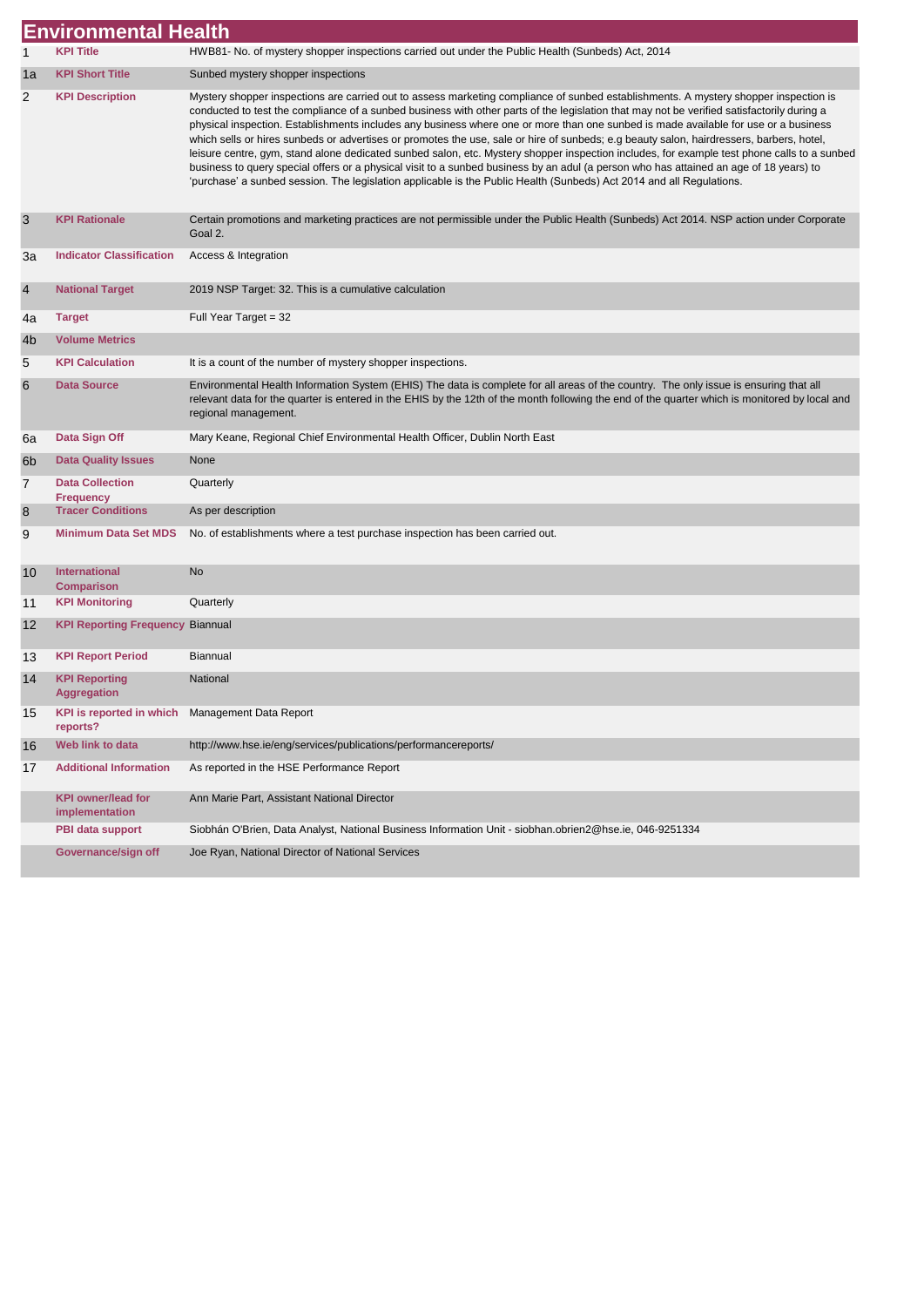|                | <b>Environmental Health</b>                 |                                                                                                                                                                                                                                                                                                                                                                                                                                                                                                                               |
|----------------|---------------------------------------------|-------------------------------------------------------------------------------------------------------------------------------------------------------------------------------------------------------------------------------------------------------------------------------------------------------------------------------------------------------------------------------------------------------------------------------------------------------------------------------------------------------------------------------|
| 1              | <b>KPI Title</b>                            | HWB92- No. of establishments receiving a planned inspection under the Public Health (Sunbeds) Act, 2014                                                                                                                                                                                                                                                                                                                                                                                                                       |
| 1a             | <b>KPI Short Title</b>                      | Sunbed planned inspection                                                                                                                                                                                                                                                                                                                                                                                                                                                                                                     |
| $\overline{2}$ | <b>KPI Description</b>                      | Sunbed inspections are carried out to assess compliance of sunbed establishments with the legislation. Establishments includes any<br>business where one or more than one sunbed is made available for use or a business which sells or hires sunbeds or advertises or<br>promotes the use, sale or hire of sunbeds; e.g beauty salon, hairdressers, barbers, hotel, leisure centre, gym, stand alone dedicated sunbed<br>salon, etc. The legislation applicable is the Public Health (Sunbeds) Act 2014 and all Regulations. |
| 3              | <b>KPI Rationale</b>                        | The HSE is obliged to enforce this legislation. It protects the public from the risks associated with UV exposure due to sunbed usage.                                                                                                                                                                                                                                                                                                                                                                                        |
| 3a             | <b>Indicator Classification</b>             | Access & Integration                                                                                                                                                                                                                                                                                                                                                                                                                                                                                                          |
| 4              | <b>National Target</b>                      | 2019 NSP Target: 242 The count is cumulative and based on an unique count of each establishment inspected. This is a cumulative<br>calculation                                                                                                                                                                                                                                                                                                                                                                                |
| 4a             | <b>Target</b>                               | Target trajectory is 60 by end of Quarter 1, 120 by the end of Quarter 2, 181 by the end of Quarter 3, 242 by the end of Quarter 4.                                                                                                                                                                                                                                                                                                                                                                                           |
| 4b             | <b>Volume Metrics</b>                       |                                                                                                                                                                                                                                                                                                                                                                                                                                                                                                                               |
| 5              | <b>KPI Calculation</b>                      | Sum of the number of establishments which received a planned inspection. Single inspection count per premises.                                                                                                                                                                                                                                                                                                                                                                                                                |
| 6              | <b>Data Source</b>                          | Environmental Health Information system (EHIS)                                                                                                                                                                                                                                                                                                                                                                                                                                                                                |
| 6a             | Data Sign Off                               | Mary Keane, Regional Chief Environmental Health Officer, Dublin North East                                                                                                                                                                                                                                                                                                                                                                                                                                                    |
| 6b             | <b>Data Quality Issues</b>                  | None                                                                                                                                                                                                                                                                                                                                                                                                                                                                                                                          |
| $\overline{7}$ | <b>Data Collection</b><br><b>Frequency</b>  | Quarterly                                                                                                                                                                                                                                                                                                                                                                                                                                                                                                                     |
| 8              | <b>Tracer Conditions</b>                    |                                                                                                                                                                                                                                                                                                                                                                                                                                                                                                                               |
| 9              | <b>Minimum Data Set MDS</b>                 | Number of establishments inspected. Planned inspection type only. One count only per establishment.                                                                                                                                                                                                                                                                                                                                                                                                                           |
| 10             | International<br><b>Comparison</b>          | <b>No</b>                                                                                                                                                                                                                                                                                                                                                                                                                                                                                                                     |
| 11             | <b>KPI Monitoring</b>                       | Quarterly                                                                                                                                                                                                                                                                                                                                                                                                                                                                                                                     |
| 12             | <b>KPI Reporting Frequency Quarterly</b>    |                                                                                                                                                                                                                                                                                                                                                                                                                                                                                                                               |
| 13             | <b>KPI Report Period</b>                    | Quarterly                                                                                                                                                                                                                                                                                                                                                                                                                                                                                                                     |
| 14             | <b>KPI Reporting</b><br><b>Aggregation</b>  | National/                                                                                                                                                                                                                                                                                                                                                                                                                                                                                                                     |
| 15             | <b>KPI</b> is reported in which<br>reports? | NSP / Management Data Report / Performance Profile                                                                                                                                                                                                                                                                                                                                                                                                                                                                            |
| 16             | Web link to data                            | http://www.hse.ie/eng/services/publications/performancereports/                                                                                                                                                                                                                                                                                                                                                                                                                                                               |
| 17             | <b>Additional Information</b>               |                                                                                                                                                                                                                                                                                                                                                                                                                                                                                                                               |
|                | <b>KPI owner/lead for</b><br>implementation | Ann Marie Part, Assistant National Director                                                                                                                                                                                                                                                                                                                                                                                                                                                                                   |
|                | PBI data support                            | Siobhán O'Brien, Data Analyst, National Business Information Unit - siobhan.obrien2@hse.ie, 046-9251334                                                                                                                                                                                                                                                                                                                                                                                                                       |
|                | Governance/sign off                         | Joe Ryan, National Director of National Services                                                                                                                                                                                                                                                                                                                                                                                                                                                                              |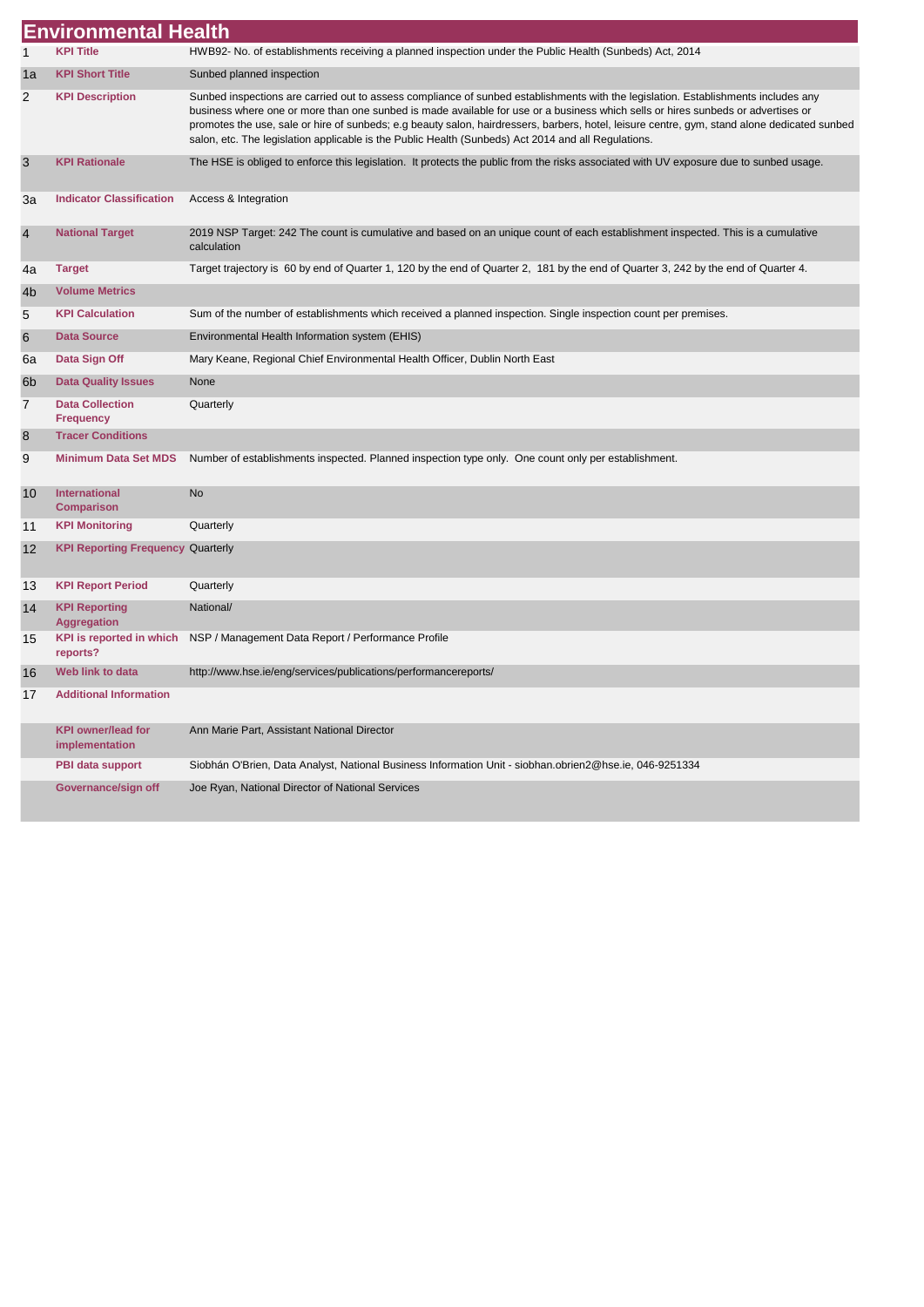|    | <b>Environmental Health</b>                 |                                                                                                                                                                                                                                                                                                                                                                                                 |
|----|---------------------------------------------|-------------------------------------------------------------------------------------------------------------------------------------------------------------------------------------------------------------------------------------------------------------------------------------------------------------------------------------------------------------------------------------------------|
| 1  | KPI Title                                   | HWB93- Number of inspections of E-cigarette and Refill Container manufacturers, importers, distributors and retailers under the E.U.<br>(Manufacture, Presentation and Sale of Tobacco and Related Products) Regulations 2016.                                                                                                                                                                  |
| 1a | <b>KPI Short Title</b>                      | E-Cigarette Manufacturer inspections                                                                                                                                                                                                                                                                                                                                                            |
| 2  | <b>KPI Description</b>                      | E-cigarette and Refill Container manufacturers, importers, distributers and retailers based in in Ireland to be inspected to assess compliance<br>with E.U. (Manufacture, Presentation and Sale of Tobacco and Related Products) Regulations 2016. Specific regard to be had to safety,<br>quality, labelling, commercial communications and product presentation requirements.                 |
| 3  | <b>KPI Rationale</b>                        | The HSE is the enforcement authority for the E.U. (Manufacture, Presentation and Sale of Tobacco and Related Products) Regulations<br>2016. This provisions of this legislation have come into effect in 2016 and 2018. The HSE is responsibile by law for enforcing this<br>legislation. It is the first time that e-cigarettes and related refill containers have had statutory requirements. |
| За | <b>Indicator Classification</b>             | Access and Integration                                                                                                                                                                                                                                                                                                                                                                          |
| 4  | <b>National Target</b>                      | 2019 NSP Full Year Target: 40. This is a cumulative calculation                                                                                                                                                                                                                                                                                                                                 |
| 4a | <b>Target</b>                               | Target trajectory is 10 by end of Quarter 1, 20 by the end of Quarter 2, 30 by the end of Quarter 3, 40 by the end of Quarter 4.                                                                                                                                                                                                                                                                |
| 4b | <b>Volume Metrics</b>                       |                                                                                                                                                                                                                                                                                                                                                                                                 |
| 5  | <b>KPI Calculation</b>                      | Sum of inspections carried out under the E.U. (Manufacture, Presentation and Sale of Tobacco and Related Products) Regulations 2016.                                                                                                                                                                                                                                                            |
| 6  | <b>Data Source</b>                          | Environmental Health Information System                                                                                                                                                                                                                                                                                                                                                         |
| 6a | Data Sign Off                               | Mary Keane, Regional Chief Environmental Health Officer, Dublin North East                                                                                                                                                                                                                                                                                                                      |
| 6b | <b>Data Quality Issues</b>                  | None                                                                                                                                                                                                                                                                                                                                                                                            |
| 7  | <b>Data Collection</b><br><b>Frequency</b>  | Quarterly                                                                                                                                                                                                                                                                                                                                                                                       |
| 8  | <b>Tracer Conditions</b>                    |                                                                                                                                                                                                                                                                                                                                                                                                 |
| 9  | <b>Minimum Data Set MDS</b>                 | Number of inspections of E-cigarette and Refill Container manufacturers, importers, distributers and retailers under the E.U. (Manufacture,<br>Presentation and Sale of Tobacco and Related Products) Regulations 2016.                                                                                                                                                                         |
| 10 | International<br><b>Comparison</b>          |                                                                                                                                                                                                                                                                                                                                                                                                 |
| 11 | <b>KPI Monitoring</b>                       | Quarterly                                                                                                                                                                                                                                                                                                                                                                                       |
| 12 | <b>KPI Reporting Frequency Quarterly</b>    |                                                                                                                                                                                                                                                                                                                                                                                                 |
| 13 | <b>KPI Report Period</b>                    | Quarterly                                                                                                                                                                                                                                                                                                                                                                                       |
| 14 | <b>KPI Reporting</b><br><b>Aggregation</b>  | National                                                                                                                                                                                                                                                                                                                                                                                        |
| 15 | KPI is reported in which<br>reports?        | NSP / Management Data Report                                                                                                                                                                                                                                                                                                                                                                    |
| 16 | Web link to data                            | http://www.hse.ie/eng/services/publications/performancereports/                                                                                                                                                                                                                                                                                                                                 |
| 17 | <b>Additional Information</b>               |                                                                                                                                                                                                                                                                                                                                                                                                 |
|    | <b>KPI owner/lead for</b><br>implementation | Ann Marie Part, Assistant National Director                                                                                                                                                                                                                                                                                                                                                     |
|    | PBI data support                            | Siobhán O'Brien, Data Analyst, National Business Information Unit - siobhan.obrien2@hse.ie, 046-9251334                                                                                                                                                                                                                                                                                         |
|    | Governance/sign off                         | Joe Ryan, National Director of National Services                                                                                                                                                                                                                                                                                                                                                |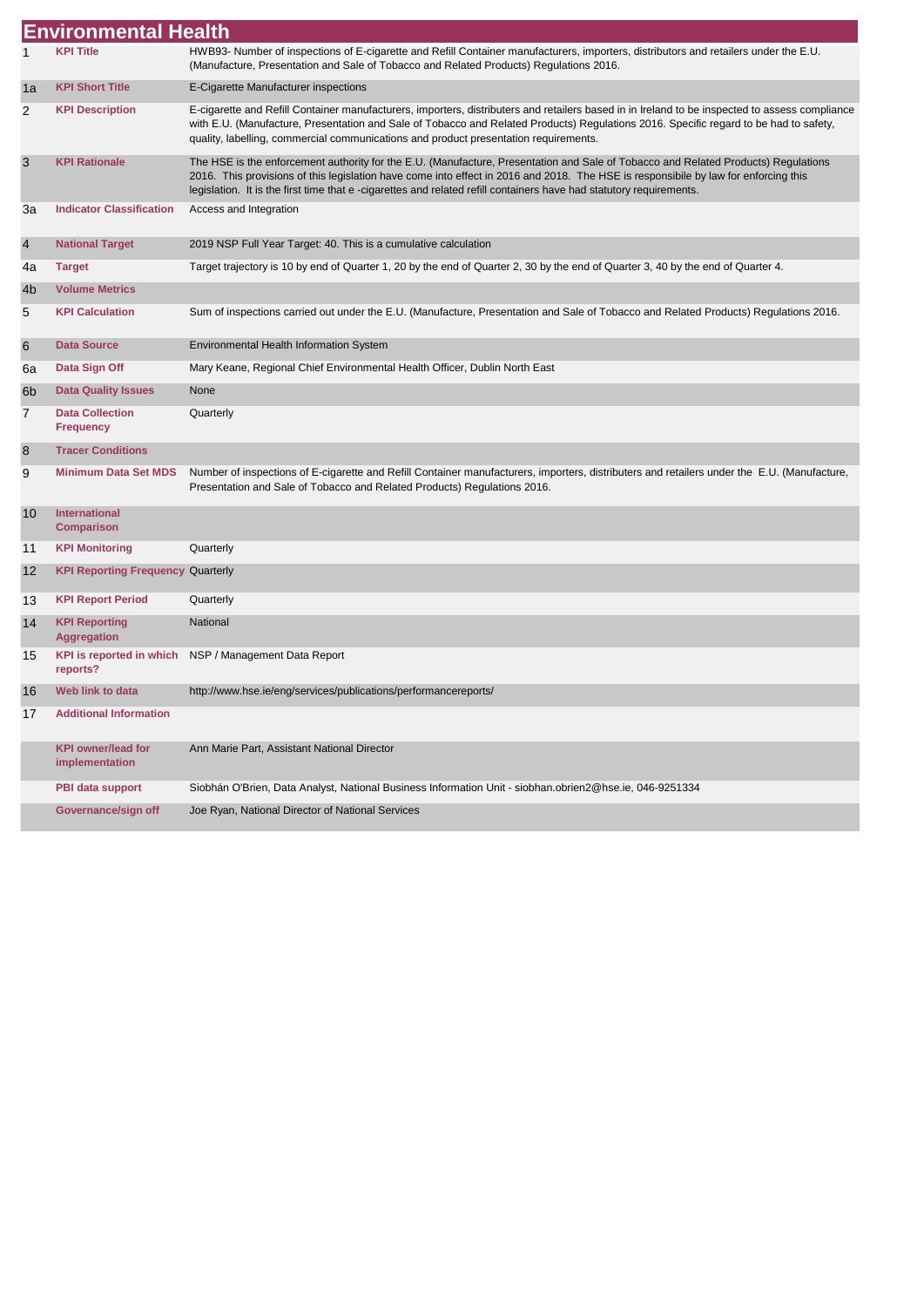### **Primary Care Reimbursement Service (PCRS) Medical Cards**

| $\mathbf{1}$    | <b>KPI Title</b>                         | PCRS1 - Medical Cards - Number of persons covered by medical cards as at 31st December                                                                                                                                                                                                                                                                                                                                                                                                                                                                                                                                                                                                                                                                                                                                                                                                                                                                                                                                                                                                                                                                                                                                                                                                                       |
|-----------------|------------------------------------------|--------------------------------------------------------------------------------------------------------------------------------------------------------------------------------------------------------------------------------------------------------------------------------------------------------------------------------------------------------------------------------------------------------------------------------------------------------------------------------------------------------------------------------------------------------------------------------------------------------------------------------------------------------------------------------------------------------------------------------------------------------------------------------------------------------------------------------------------------------------------------------------------------------------------------------------------------------------------------------------------------------------------------------------------------------------------------------------------------------------------------------------------------------------------------------------------------------------------------------------------------------------------------------------------------------------|
| 1a              | <b>KPI Short Title</b>                   | N/A                                                                                                                                                                                                                                                                                                                                                                                                                                                                                                                                                                                                                                                                                                                                                                                                                                                                                                                                                                                                                                                                                                                                                                                                                                                                                                          |
| 2               | <b>KPI Description</b>                   | This is a count of the number of people with eligibility for a Medical Card at the end of the reporting month. Medical Cards allow people<br>to access family doctor or GP services, community health services, dental services, hospital care and a range of other benefits free of<br>charge. Eligibility is determined based on a financial assessment of means. To qualify, weekly income must be below a certain limit for<br>a particular family size. Cash income, savings, investments and property (except the family home) are taken into account while<br>allowances are made for reasonable expenses in relation to rent / mortgage, childcare and travel to work expenses. Applicants whose<br>weekly incomes are derived solely from Department of Social Protection or HSE allowances / payments, which are in excess of the<br>Financial Guidelines, are eligible for a Medical Card. Those exempt from the means test include children in receipt of Domiciliary Care<br>Allowance, children in foster care, children under 18 diagnosed with cancer, those with EU entitlement, people affected by the drug<br>Thalidomide and women who have had a symphysiotomy. It is also possible to get a medical card if the costs of meeting ones medical<br>needs cause undue financial hardship. |
| 3               | <b>KPI Rationale</b>                     | This metric allows us monitor the number of people with Medical Card eligibility for family doctor, community health services, dental<br>services, hospital care and a range of other benefits.                                                                                                                                                                                                                                                                                                                                                                                                                                                                                                                                                                                                                                                                                                                                                                                                                                                                                                                                                                                                                                                                                                              |
| 3a              | <b>Indicator Classification</b>          | Access and Integration                                                                                                                                                                                                                                                                                                                                                                                                                                                                                                                                                                                                                                                                                                                                                                                                                                                                                                                                                                                                                                                                                                                                                                                                                                                                                       |
| $\overline{4}$  | <b>National Target</b>                   | NSP 2019 Target - 1,541,667 - Target PIT                                                                                                                                                                                                                                                                                                                                                                                                                                                                                                                                                                                                                                                                                                                                                                                                                                                                                                                                                                                                                                                                                                                                                                                                                                                                     |
| 4a              | <b>Target</b>                            |                                                                                                                                                                                                                                                                                                                                                                                                                                                                                                                                                                                                                                                                                                                                                                                                                                                                                                                                                                                                                                                                                                                                                                                                                                                                                                              |
| 4 <sub>b</sub>  | <b>Volume Metrics</b>                    | N/A                                                                                                                                                                                                                                                                                                                                                                                                                                                                                                                                                                                                                                                                                                                                                                                                                                                                                                                                                                                                                                                                                                                                                                                                                                                                                                          |
| 5               | <b>KPI Calculation</b>                   | Count the number of people with eligibility for a Medical Card at the end of the reporting month.                                                                                                                                                                                                                                                                                                                                                                                                                                                                                                                                                                                                                                                                                                                                                                                                                                                                                                                                                                                                                                                                                                                                                                                                            |
| $6\phantom{1}6$ | <b>Data Source</b>                       | <b>PCRS</b>                                                                                                                                                                                                                                                                                                                                                                                                                                                                                                                                                                                                                                                                                                                                                                                                                                                                                                                                                                                                                                                                                                                                                                                                                                                                                                  |
| 6a              | Data Sign Off                            | Kate Halliwell, GM, Eligibility                                                                                                                                                                                                                                                                                                                                                                                                                                                                                                                                                                                                                                                                                                                                                                                                                                                                                                                                                                                                                                                                                                                                                                                                                                                                              |
| 6 <sub>b</sub>  | <b>Data Quality Issues</b>               | Subject to ongoing validation of HSE's PCRS database.                                                                                                                                                                                                                                                                                                                                                                                                                                                                                                                                                                                                                                                                                                                                                                                                                                                                                                                                                                                                                                                                                                                                                                                                                                                        |
| $\overline{7}$  | <b>Data Collection Frequency</b>         | Monthly                                                                                                                                                                                                                                                                                                                                                                                                                                                                                                                                                                                                                                                                                                                                                                                                                                                                                                                                                                                                                                                                                                                                                                                                                                                                                                      |
| 8               | <b>Tracer Conditions</b>                 | The number of people who have eligibility for a Medical Card at the end of the reporting month.                                                                                                                                                                                                                                                                                                                                                                                                                                                                                                                                                                                                                                                                                                                                                                                                                                                                                                                                                                                                                                                                                                                                                                                                              |
| 9               | <b>Minimum Data Set MDS</b>              | The number of people who have eligibility for a Medical Card at the end of the reporting month.                                                                                                                                                                                                                                                                                                                                                                                                                                                                                                                                                                                                                                                                                                                                                                                                                                                                                                                                                                                                                                                                                                                                                                                                              |
| 10              | <b>International Comparison</b>          | <b>No</b>                                                                                                                                                                                                                                                                                                                                                                                                                                                                                                                                                                                                                                                                                                                                                                                                                                                                                                                                                                                                                                                                                                                                                                                                                                                                                                    |
| 11              | <b>KPI Monitoring</b>                    | Monthly                                                                                                                                                                                                                                                                                                                                                                                                                                                                                                                                                                                                                                                                                                                                                                                                                                                                                                                                                                                                                                                                                                                                                                                                                                                                                                      |
| 12              | <b>KPI Reporting Frequency</b>           | Monthly                                                                                                                                                                                                                                                                                                                                                                                                                                                                                                                                                                                                                                                                                                                                                                                                                                                                                                                                                                                                                                                                                                                                                                                                                                                                                                      |
| 13              | <b>KPI Report Period</b>                 | Current (e.g. daily data reported on that same day of activity, monthly data reported by the 10th of the following month)                                                                                                                                                                                                                                                                                                                                                                                                                                                                                                                                                                                                                                                                                                                                                                                                                                                                                                                                                                                                                                                                                                                                                                                    |
| 14              | <b>KPI Reporting Aggregation</b>         | National                                                                                                                                                                                                                                                                                                                                                                                                                                                                                                                                                                                                                                                                                                                                                                                                                                                                                                                                                                                                                                                                                                                                                                                                                                                                                                     |
| 15              | KPI is reported in which reports?        | Performance Profile / Management Data Report / Annual Report                                                                                                                                                                                                                                                                                                                                                                                                                                                                                                                                                                                                                                                                                                                                                                                                                                                                                                                                                                                                                                                                                                                                                                                                                                                 |
| 16              | Web link to data                         | http://www.hse.ie/eng/services/publications/<br>https://www.hse.ie/eng/staff/pcrs/pcrs-publications/                                                                                                                                                                                                                                                                                                                                                                                                                                                                                                                                                                                                                                                                                                                                                                                                                                                                                                                                                                                                                                                                                                                                                                                                         |
| 17              | <b>Additional Information</b>            | N/A                                                                                                                                                                                                                                                                                                                                                                                                                                                                                                                                                                                                                                                                                                                                                                                                                                                                                                                                                                                                                                                                                                                                                                                                                                                                                                          |
|                 | <b>KPI owner/lead for implementation</b> | David Stratton PCRS Email: David.Stratton@hse.ie Tel: 01 8647100                                                                                                                                                                                                                                                                                                                                                                                                                                                                                                                                                                                                                                                                                                                                                                                                                                                                                                                                                                                                                                                                                                                                                                                                                                             |
|                 | PBI data support                         | Siobhan O'Brien, Population Health & Wellbeing; National Services & National Screening Service, National Business Information Unit -<br>046 9251334 siobhan.obrien2@hse.ie                                                                                                                                                                                                                                                                                                                                                                                                                                                                                                                                                                                                                                                                                                                                                                                                                                                                                                                                                                                                                                                                                                                                   |
|                 | Governance/sign off                      | Shaun Flanagan, Interim Assistant National Director, Primary Care Schemes & Eligibility, National Services Division, Health Service<br>Executive.                                                                                                                                                                                                                                                                                                                                                                                                                                                                                                                                                                                                                                                                                                                                                                                                                                                                                                                                                                                                                                                                                                                                                            |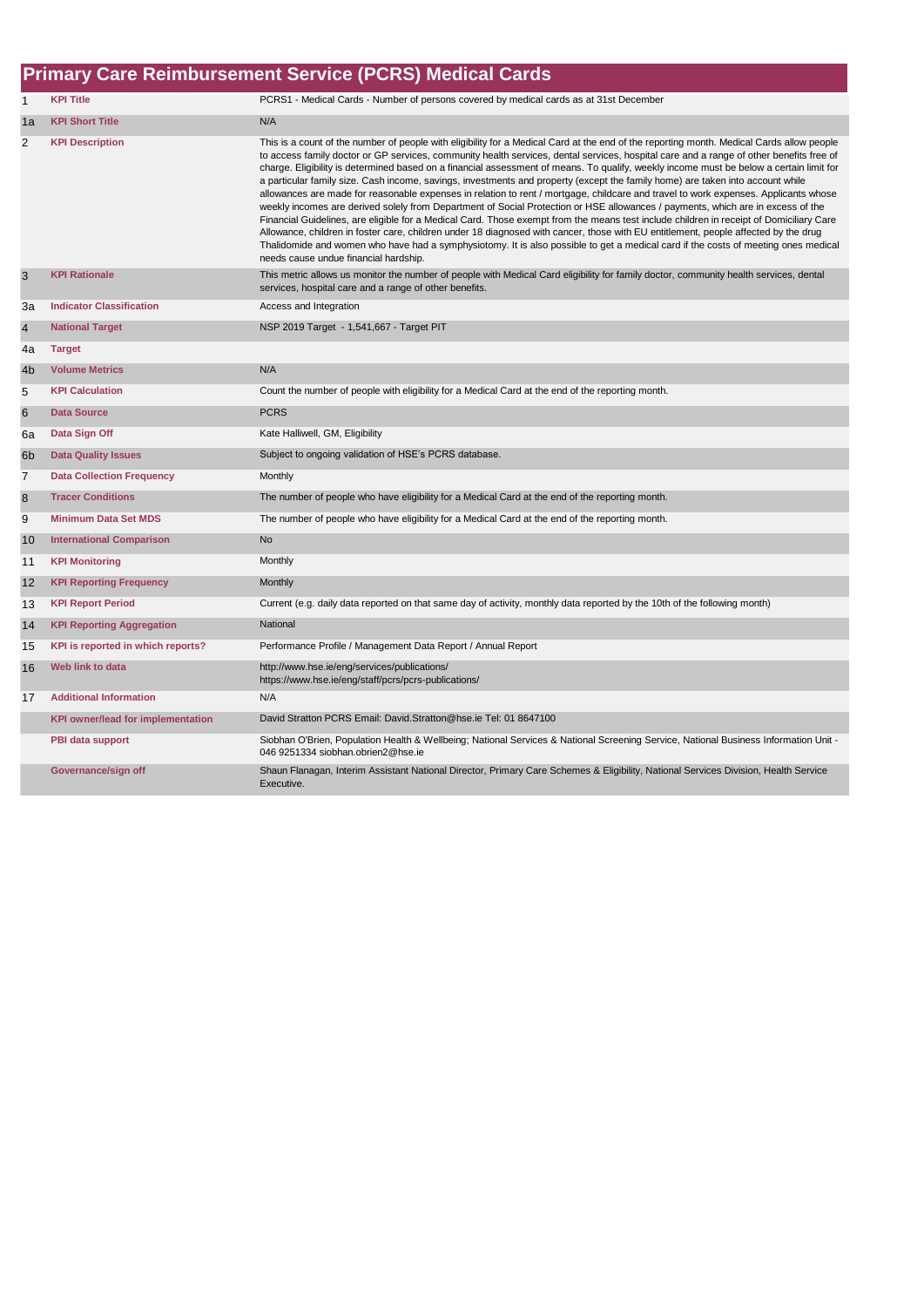|                |                                          | <b>Primary Care Reimbursement Service (PCRS) GP Visit Cards</b>                                                                                                                                                                                                                                                                                                                                                                                                                                                                                                                                                                                                                                                                                                                                                                                    |
|----------------|------------------------------------------|----------------------------------------------------------------------------------------------------------------------------------------------------------------------------------------------------------------------------------------------------------------------------------------------------------------------------------------------------------------------------------------------------------------------------------------------------------------------------------------------------------------------------------------------------------------------------------------------------------------------------------------------------------------------------------------------------------------------------------------------------------------------------------------------------------------------------------------------------|
| $\mathbf{1}$   | <b>KPI Title</b>                         | PCRS2 - GP Visit Cards - Number of persons covered by GP visit cards as at 31st December                                                                                                                                                                                                                                                                                                                                                                                                                                                                                                                                                                                                                                                                                                                                                           |
| 1a             | <b>KPI Short Title</b>                   | N/A                                                                                                                                                                                                                                                                                                                                                                                                                                                                                                                                                                                                                                                                                                                                                                                                                                                |
| $\overline{2}$ | <b>KPI Description</b>                   | This is a count of the number of people with eligibility for a GP Visit Card (GPVC) at the end of the reporting month. Most people who<br>get a GPVC do so because their income is below a certain level or where the costs of meeting their medical needs cause undue<br>financial hardship. GPVCs allow individuals and families to visit their family doctor free of charge. Costs of prescribed drugs, medicines<br>and other health services are not covered. Everyone aged 70 years or over, ordinarily resident in Ireland is eligible for free GP care<br>regardless of income. All children who have not reached their sixth birthday, ordinarily resident in Ireland, are eligible for services under<br>the GPVC for Children Under 6 Scheme. All persons in receipt of Carer's Allowance or Carer's Benefit also have GPVC eligibility |
| 3              | <b>KPI Rationale</b>                     | This metric allows us to capture the number of people with eligibility for a GPVC at the end of the reporting period.                                                                                                                                                                                                                                                                                                                                                                                                                                                                                                                                                                                                                                                                                                                              |
| За             | <b>Indicator Classification</b>          | Access and Integration                                                                                                                                                                                                                                                                                                                                                                                                                                                                                                                                                                                                                                                                                                                                                                                                                             |
| $\overline{4}$ | <b>National Target</b>                   | NSP 2019 Target - 528,079 - Target PIT                                                                                                                                                                                                                                                                                                                                                                                                                                                                                                                                                                                                                                                                                                                                                                                                             |
| 4a             | <b>Target</b>                            |                                                                                                                                                                                                                                                                                                                                                                                                                                                                                                                                                                                                                                                                                                                                                                                                                                                    |
| 4 <sub>b</sub> | <b>Volume Metrics</b>                    | N/A                                                                                                                                                                                                                                                                                                                                                                                                                                                                                                                                                                                                                                                                                                                                                                                                                                                |
| 5              | <b>KPI Calculation</b>                   | Count the total number of people with eligibility for a GPVC at the end of the reporting period.                                                                                                                                                                                                                                                                                                                                                                                                                                                                                                                                                                                                                                                                                                                                                   |
| 6              | <b>Data Source</b>                       | <b>PCRS</b>                                                                                                                                                                                                                                                                                                                                                                                                                                                                                                                                                                                                                                                                                                                                                                                                                                        |
| 6a             | Data Sign Off                            | Kate Halliwell, GM, Eligibility                                                                                                                                                                                                                                                                                                                                                                                                                                                                                                                                                                                                                                                                                                                                                                                                                    |
| 6 <sub>b</sub> | <b>Data Quality Issues</b>               | Subject to ongoing validation of HSE's PCRS database.                                                                                                                                                                                                                                                                                                                                                                                                                                                                                                                                                                                                                                                                                                                                                                                              |
| $\overline{7}$ | <b>Data Collection Frequency</b>         | Monthly                                                                                                                                                                                                                                                                                                                                                                                                                                                                                                                                                                                                                                                                                                                                                                                                                                            |
| 8              | <b>Tracer Conditions</b>                 | The number of people who have eligibility for a GP Visit Card (GPVC) at the end of the reporting month.                                                                                                                                                                                                                                                                                                                                                                                                                                                                                                                                                                                                                                                                                                                                            |
| 9              | <b>Minimum Data Set MDS</b>              | The number of people who have eligibility for a GP Visit Card (GPVC) at the end of the reporting month.                                                                                                                                                                                                                                                                                                                                                                                                                                                                                                                                                                                                                                                                                                                                            |
| 10             | <b>International Comparison</b>          | <b>No</b>                                                                                                                                                                                                                                                                                                                                                                                                                                                                                                                                                                                                                                                                                                                                                                                                                                          |
| 11             | <b>KPI Monitoring</b>                    | Monthly                                                                                                                                                                                                                                                                                                                                                                                                                                                                                                                                                                                                                                                                                                                                                                                                                                            |
| 12             | <b>KPI Reporting Frequency</b>           | Monthly                                                                                                                                                                                                                                                                                                                                                                                                                                                                                                                                                                                                                                                                                                                                                                                                                                            |
| 13             | <b>KPI Report Period</b>                 | Current (e.g. daily data reported on that same day of activity, monthly data reported by the 10th of the following month)                                                                                                                                                                                                                                                                                                                                                                                                                                                                                                                                                                                                                                                                                                                          |
| 14             | <b>KPI Reporting Aggregation</b>         | National                                                                                                                                                                                                                                                                                                                                                                                                                                                                                                                                                                                                                                                                                                                                                                                                                                           |
| 15             | KPI is reported in which reports?        | Performance Profile / Management Data Report / Annual Report                                                                                                                                                                                                                                                                                                                                                                                                                                                                                                                                                                                                                                                                                                                                                                                       |
| 16             | Web link to data                         | http://www.hse.ie/eng/services/publications/<br>http://www.hse.ie/eng/staff/pcrs/pcrs-publications/                                                                                                                                                                                                                                                                                                                                                                                                                                                                                                                                                                                                                                                                                                                                                |
| 17             | <b>Additional Information</b>            | N/A                                                                                                                                                                                                                                                                                                                                                                                                                                                                                                                                                                                                                                                                                                                                                                                                                                                |
|                | <b>KPI owner/lead for implementation</b> | David Stratton PCRS Email: David Stratton@hse.ie Tel: 01 8647100                                                                                                                                                                                                                                                                                                                                                                                                                                                                                                                                                                                                                                                                                                                                                                                   |
|                | <b>PBI data support</b>                  | Siobhan O'Brien, Population Health & Wellbeing; National Services & National Screening Service, National Business Information Unit -<br>046 9251334 siobhan.obrien2@hse.ie                                                                                                                                                                                                                                                                                                                                                                                                                                                                                                                                                                                                                                                                         |
|                | Governance/sign off                      | Shaun Flanagan, Interim Assistant National Director, Primary Care Schemes & Eligibility, National Services Division, Health Service<br>Executive.                                                                                                                                                                                                                                                                                                                                                                                                                                                                                                                                                                                                                                                                                                  |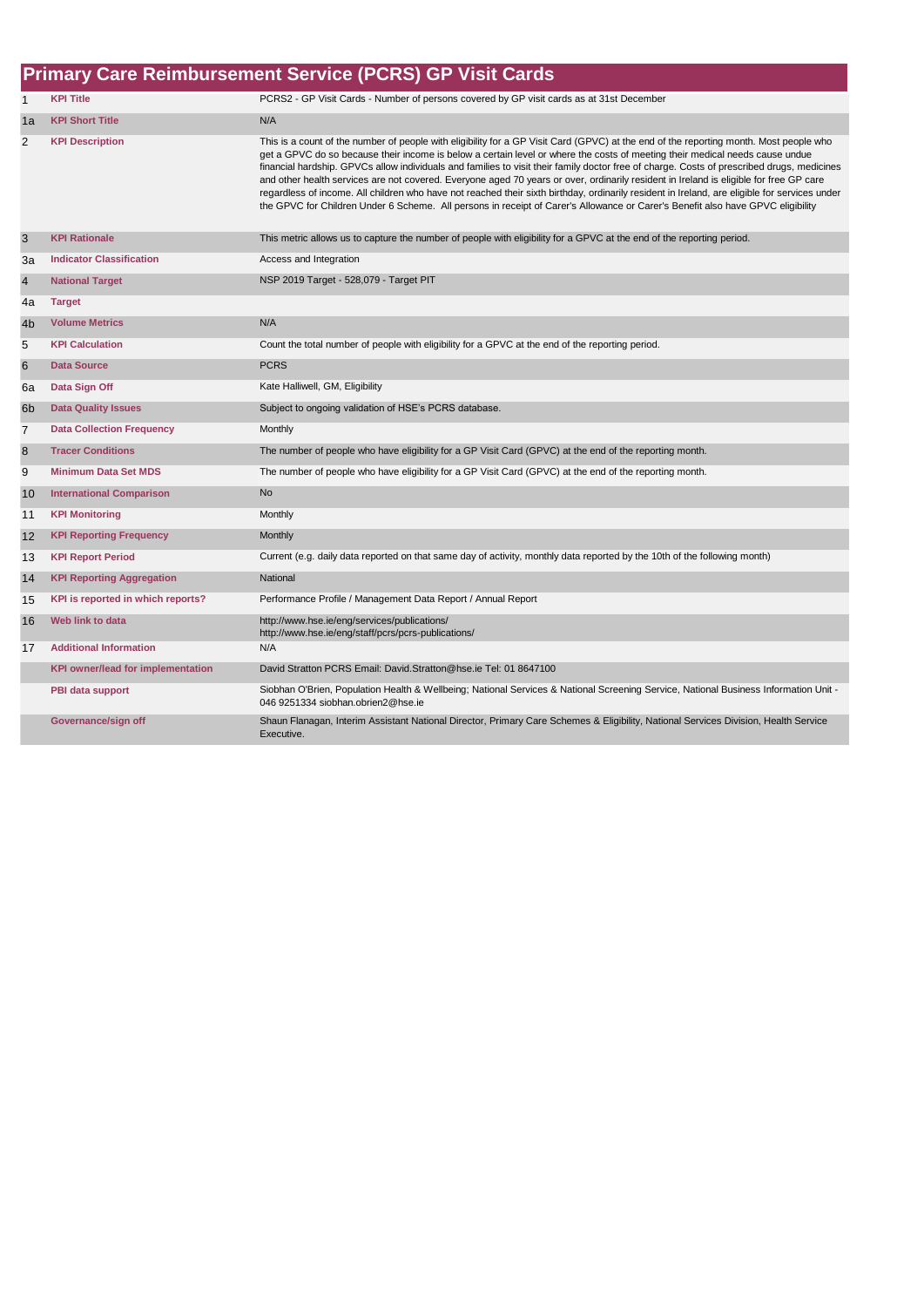|                | Primary Care Reimbursement Service (PCRS) Medical Card / GP Visit Card - 15 day |                                                                                                                                                                                                                                                                                                                                                                                                                                                      |  |  |  |
|----------------|---------------------------------------------------------------------------------|------------------------------------------------------------------------------------------------------------------------------------------------------------------------------------------------------------------------------------------------------------------------------------------------------------------------------------------------------------------------------------------------------------------------------------------------------|--|--|--|
|                | turnaround                                                                      |                                                                                                                                                                                                                                                                                                                                                                                                                                                      |  |  |  |
| $\mathbf{1}$   | <b>KPI Title</b>                                                                | PCRS3 - Percentage of completed Medical / GP Visit Card (GPVC) applications processed within the 15 day turnaround                                                                                                                                                                                                                                                                                                                                   |  |  |  |
| 1a             | <b>KPI Short Title</b>                                                          | N/A                                                                                                                                                                                                                                                                                                                                                                                                                                                  |  |  |  |
| $\overline{2}$ | <b>KPI Description</b>                                                          | This is a calculation of the percentage of the overall Medical Card / GPVC applications received by the HSE where Medical Card /<br>GPVC applications are processed within 15 working days of receipt of application. Completed applications refer to those applications<br>where there is sufficient information provided to allow the application to be processed and where there is no need to write to the client<br>for additional information. |  |  |  |
| 3              | <b>KPI Rationale</b>                                                            | This metric allows us to capture the percentage of Medical Cards / GPVCs issued within 15 working days of receipt of a complete<br>application by the HSE in order to ascertain the efficiency of the processing system.                                                                                                                                                                                                                             |  |  |  |
| 3a             | <b>Indicator Classification</b>                                                 | Quality and Safety                                                                                                                                                                                                                                                                                                                                                                                                                                   |  |  |  |
| $\overline{4}$ | <b>National Target</b>                                                          | NSP 2019 Target - 99% - Target PIT                                                                                                                                                                                                                                                                                                                                                                                                                   |  |  |  |
| 4a             | <b>Target</b>                                                                   |                                                                                                                                                                                                                                                                                                                                                                                                                                                      |  |  |  |
| 4 <sub>b</sub> | <b>Volume Metrics</b>                                                           | N/A                                                                                                                                                                                                                                                                                                                                                                                                                                                  |  |  |  |
| 5              | <b>KPI Calculation</b>                                                          | The number of completed Medical Card /GPVC applications processed within 15 days is divided by the overall number of completed<br>Medical / GPVC applications received in the reporting month and multiplied by 100.                                                                                                                                                                                                                                 |  |  |  |
| 6              | <b>Data Source</b>                                                              | <b>PCRS</b>                                                                                                                                                                                                                                                                                                                                                                                                                                          |  |  |  |
| 6a             | Data Sign Off                                                                   | Kate Halliwell, GM, Eligibility                                                                                                                                                                                                                                                                                                                                                                                                                      |  |  |  |
| 6b             | <b>Data Quality Issues</b>                                                      | Subject to ongoing validation of HSE's PCRS database.                                                                                                                                                                                                                                                                                                                                                                                                |  |  |  |
| $\overline{7}$ | <b>Data Collection Frequency</b>                                                | Monthly                                                                                                                                                                                                                                                                                                                                                                                                                                              |  |  |  |
| 8              | <b>Tracer Conditions</b>                                                        | Completed Medical Card / GPVC applications processed within the reporting month and within 15 working days.                                                                                                                                                                                                                                                                                                                                          |  |  |  |
| 9              | <b>Minimum Data Set MDS</b>                                                     | Completed Medical Card / GPVC applications processed within the reporting month and within 15 working days.                                                                                                                                                                                                                                                                                                                                          |  |  |  |
| 10             | <b>International Comparison</b>                                                 | <b>No</b>                                                                                                                                                                                                                                                                                                                                                                                                                                            |  |  |  |
| 11             | <b>KPI Monitoring</b>                                                           | Monthly                                                                                                                                                                                                                                                                                                                                                                                                                                              |  |  |  |
| 12             | <b>KPI Reporting Frequency</b>                                                  | Monthly                                                                                                                                                                                                                                                                                                                                                                                                                                              |  |  |  |
| 13             | <b>KPI Report Period</b>                                                        | Current (e.g. daily data reported on that same day of activity, monthly data reported by the 10th of the following month)                                                                                                                                                                                                                                                                                                                            |  |  |  |
| 14             | <b>KPI Reporting Aggregation</b>                                                | National                                                                                                                                                                                                                                                                                                                                                                                                                                             |  |  |  |
| 15             | KPI is reported in which reports?                                               | Performance Profile / Management Data Report / Annual Report                                                                                                                                                                                                                                                                                                                                                                                         |  |  |  |
| 16             | Web link to data                                                                | http://www.hse.ie/eng/services/publications/<br>http://www.hse.ie/eng/staff/pcrs/pcrs-publications/                                                                                                                                                                                                                                                                                                                                                  |  |  |  |
| 17             | <b>Additional Information</b>                                                   | N/A                                                                                                                                                                                                                                                                                                                                                                                                                                                  |  |  |  |
|                | <b>KPI owner/lead for implementation</b>                                        | David Stratton PCRS Email: David.Stratton@hse.ie Tel: 01 8647100                                                                                                                                                                                                                                                                                                                                                                                     |  |  |  |
|                | PBI data support                                                                | Siobhan O'Brien, Population Health & Wellbeing; National Services & National Screening Service, National Business Information Unit -<br>046 9251334 siobhan.obrien2@hse.ie                                                                                                                                                                                                                                                                           |  |  |  |
|                | Governance/sign off                                                             | Shaun Flanagan, Interim Assistant National Director, Primary Care Schemes & Eligibility, National Services Division, Health Service<br>Executive.                                                                                                                                                                                                                                                                                                    |  |  |  |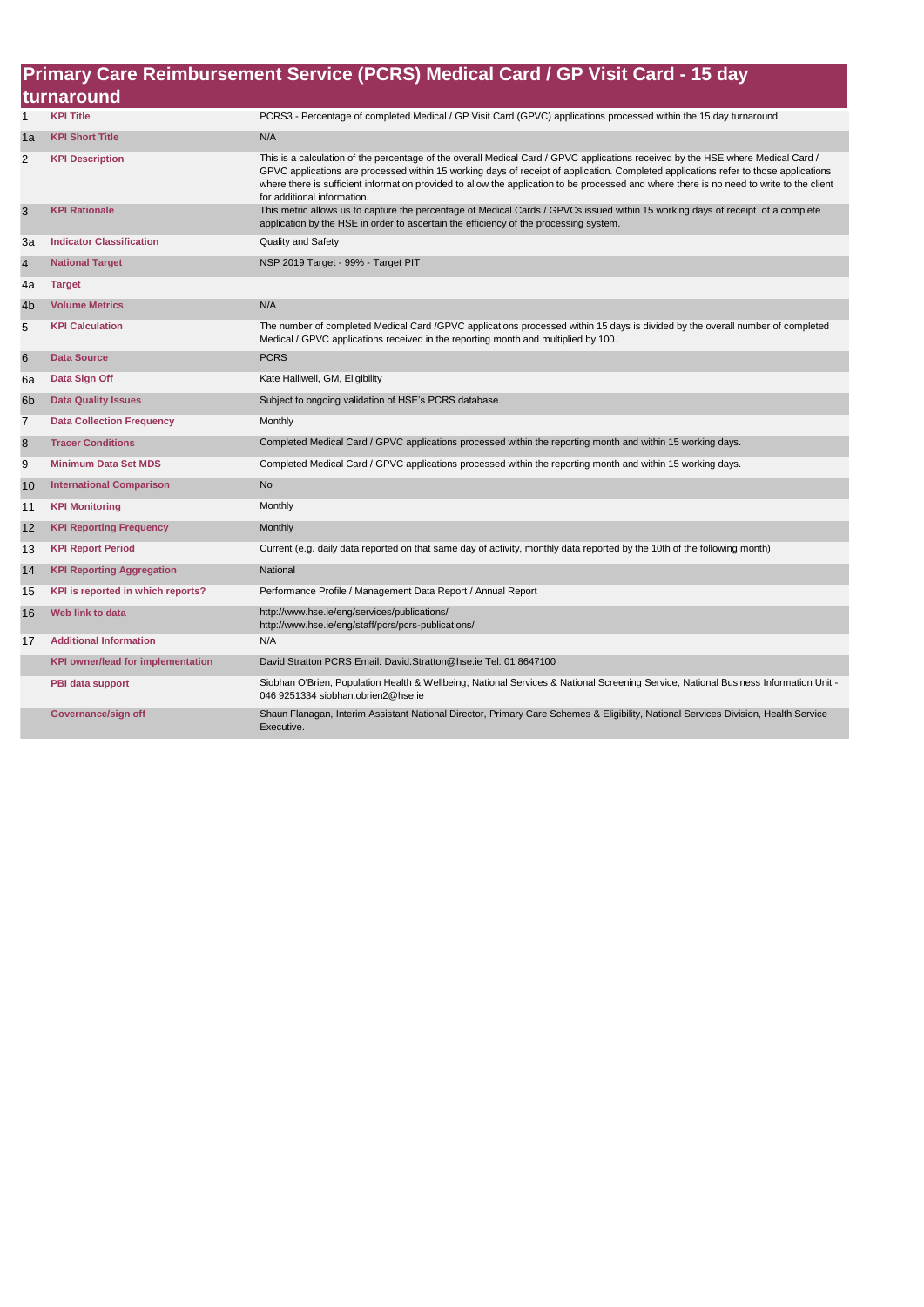#### **Primary Care Reimbursement Service (PCRS) Medical Card / GP Visit Card - Medical Officer Review within 5 days**

| $\mathbf{1}$   | <b>KPI Title</b>                         | PCRS4 - Percentage of Medical Card / GP Visit Card (GPVC) applications, assigned for Medical Officer review, processed within 5<br>days                                                                                                                                             |
|----------------|------------------------------------------|-------------------------------------------------------------------------------------------------------------------------------------------------------------------------------------------------------------------------------------------------------------------------------------|
| 1a             | <b>KPI Short Title</b>                   | N/A                                                                                                                                                                                                                                                                                 |
| 2              | <b>KPI Description</b>                   | This is a calculation of the percentage of the overall Medical Card / GPVC applications assigned for Medical Officer review that are<br>processed within 5 working days.                                                                                                            |
| 3              | <b>KPI Rationale</b>                     | This metric allows us to capture the percentage of Medical Card / GPVC applications processsed within 5 working days of receipt by the<br>assigned Medical Officer in order to ascertain the efficiency of the processing system.                                                   |
| За             | <b>Indicator Classification</b>          | <b>Quality and Safety</b>                                                                                                                                                                                                                                                           |
| $\overline{4}$ | <b>National Target</b>                   | NSP 2019 Target - 95% - Target PIT                                                                                                                                                                                                                                                  |
| 4a             | <b>Target</b>                            |                                                                                                                                                                                                                                                                                     |
| 4 <sub>b</sub> | <b>Volume Metrics</b>                    | N/A                                                                                                                                                                                                                                                                                 |
| 5              | <b>KPI Calculation</b>                   | The number of Medical Card / GPVC applications assigned for Medical Officer review, processed within 5 working days is divided by<br>the total number of Medical Card / GPVC applications assigned for Medical Officer review, during the reporting month and multiplied by<br>100. |
| 6              | <b>Data Source</b>                       | <b>PCRS</b>                                                                                                                                                                                                                                                                         |
| 6a             | Data Sign Off                            | Kate Halliwell, GM, Eligibility                                                                                                                                                                                                                                                     |
| 6 <sub>b</sub> | <b>Data Quality Issues</b>               | Subject to ongoing validation of HSE's PCRS database.                                                                                                                                                                                                                               |
| $\overline{7}$ | <b>Data Collection Frequency</b>         | Monthly                                                                                                                                                                                                                                                                             |
| 8              | <b>Tracer Conditions</b>                 | Medical Card / GPVC applications assigned for medical officer review processed within the reporting period and within five working<br>days.                                                                                                                                         |
| 9              | <b>Minimum Data Set MDS</b>              | Medical Card / GPVC applications assigned for medical officer review processed within the reporting period and within five working<br>days.                                                                                                                                         |
| 10             | <b>International Comparison</b>          | <b>No</b>                                                                                                                                                                                                                                                                           |
| 11             | <b>KPI Monitoring</b>                    | Monthly                                                                                                                                                                                                                                                                             |
| 12             | <b>KPI Reporting Frequency</b>           | Monthly                                                                                                                                                                                                                                                                             |
| 13             | <b>KPI Report Period</b>                 | Current (e.g. daily data reported on that same day of activity, monthly data reported by the 10th of the following month)                                                                                                                                                           |
| 14             | <b>KPI Reporting Aggregation</b>         | National                                                                                                                                                                                                                                                                            |
| 15             | KPI is reported in which reports?        | Performance Profile / Management Data Report / Annual Report                                                                                                                                                                                                                        |
| 16             | Web link to data                         | http://www.hse.ie/eng/services/publications/<br>http://www.hse.ie/eng/staff/pcrs/pcrs-publications/                                                                                                                                                                                 |
| 17             | <b>Additional Information</b>            | N/A                                                                                                                                                                                                                                                                                 |
|                | <b>KPI owner/lead for implementation</b> | David Stratton PCRS Email: David Stratton@hse.ie Tel: 01 8647100                                                                                                                                                                                                                    |
|                | PBI data support                         | Siobhan O'Brien, Population Health & Wellbeing; National Services & National Screening Service, National Business Information Unit -<br>046 9251334 siobhan.obrien2@hse.ie                                                                                                          |
|                | Governance/sign off                      | Shaun Flanagan, Interim Assistant National Director, Primary Care Schemes & Eligibility, National Services Division, Health Service<br>Executive.                                                                                                                                   |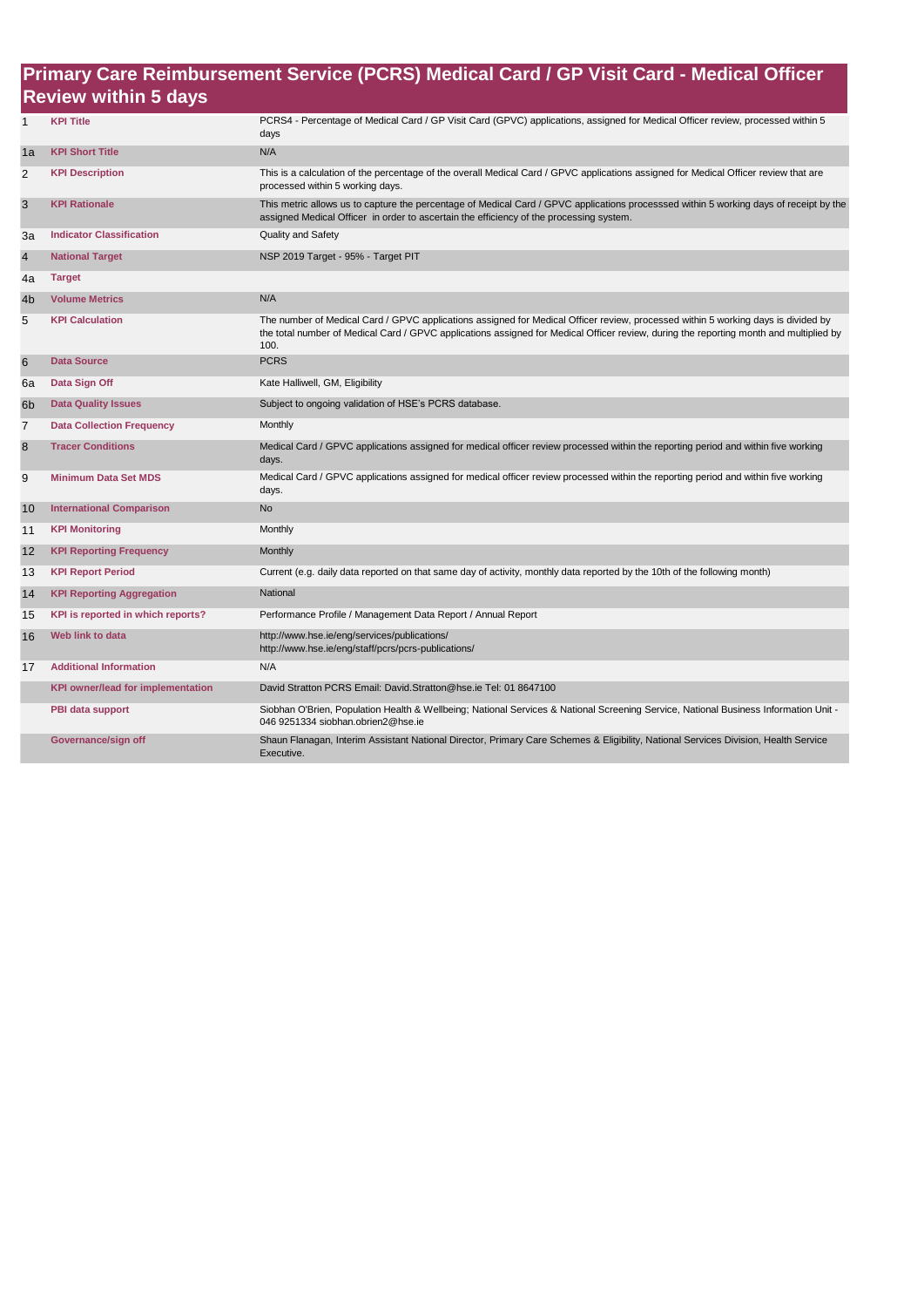## **Primary Care Reimbursement Service (PCRS) Medical Card / GP Visit Card Processing**

|                 | <b>Financial Perspective</b>             |                                                                                                                                                                                                                                                                                                                                                                                                                                      |
|-----------------|------------------------------------------|--------------------------------------------------------------------------------------------------------------------------------------------------------------------------------------------------------------------------------------------------------------------------------------------------------------------------------------------------------------------------------------------------------------------------------------|
| 1               | <b>KPI Title</b>                         | PCRS5 - % of Medical Card / GP Visit Card (GPVC) applications which are accurately processed from a financial perspective by<br>National Medical Card Unit staff                                                                                                                                                                                                                                                                     |
| 1a              | <b>KPI Short Title</b>                   | N/A                                                                                                                                                                                                                                                                                                                                                                                                                                  |
| 2               | <b>KPI Description</b>                   | This is a calculation of the percentage of the overall number of Medical Card / GPVC applications that were processed without error,<br>from a financial perspective, by National Medical Card Unit staff during the reporting month.                                                                                                                                                                                                |
| 3               | <b>KPI Rationale</b>                     | This metric allows us to calculate the percentage of the overall number of Medical Card / GPVC applications that were processed<br>without error, from a financial perspective, by National Medical Card Unit staff and to ascertain the efficiency of the processing system.                                                                                                                                                        |
| За              | <b>Indicator Classification</b>          | <b>Quality and Safety</b>                                                                                                                                                                                                                                                                                                                                                                                                            |
| $\overline{4}$  | <b>National Target</b>                   | NSP 2019 Target - 96% - Target PIT                                                                                                                                                                                                                                                                                                                                                                                                   |
| 4a              | <b>Target</b>                            |                                                                                                                                                                                                                                                                                                                                                                                                                                      |
| 4 <sub>b</sub>  | <b>Volume Metrics</b>                    | N/A                                                                                                                                                                                                                                                                                                                                                                                                                                  |
| 5               | <b>KPI Calculation</b>                   | A sample size of between 5% and 10% of all Medical Card / GPVC applications processed by the National Medical Card Unit in the<br>reporting month is quality checked. The number of Medical Card / GPVC applications processed without financial errors is identified.<br>The percentage is calculated by dividing this number by the total number of applications quality checked in the reporting month and<br>multiplying by 100. |
| $6\phantom{1}6$ | <b>Data Source</b>                       | <b>PCRS</b>                                                                                                                                                                                                                                                                                                                                                                                                                          |
| 6a              | Data Sign Off                            | Kate Halliwell, GM, Eligibility                                                                                                                                                                                                                                                                                                                                                                                                      |
| 6 <sub>b</sub>  | <b>Data Quality Issues</b>               | Subject to ongoing validation of HSE's PCRS database.                                                                                                                                                                                                                                                                                                                                                                                |
| $\overline{7}$  | <b>Data Collection Frequency</b>         | Monthly                                                                                                                                                                                                                                                                                                                                                                                                                              |
| $\bf8$          | <b>Tracer Conditions</b>                 | Medical Card / GPVC applications accurately processed from a financial perspective during the reporting month.                                                                                                                                                                                                                                                                                                                       |
| 9               | <b>Minimum Data Set MDS</b>              | Medical Card / GPVC applications accurately processed from a financial perspective during the reporting month.                                                                                                                                                                                                                                                                                                                       |
| 10              | <b>International Comparison</b>          | <b>No</b>                                                                                                                                                                                                                                                                                                                                                                                                                            |
| 11              | <b>KPI Monitoring</b>                    | Monthly                                                                                                                                                                                                                                                                                                                                                                                                                              |
| 12              | <b>KPI Reporting Frequency</b>           | Monthly                                                                                                                                                                                                                                                                                                                                                                                                                              |
| 13              | <b>KPI Report Period</b>                 | Current (e.g. daily data reported on that same day of activity, monthly data reported by the 10th of the following month)                                                                                                                                                                                                                                                                                                            |
| 14              | <b>KPI Reporting Aggregation</b>         | National                                                                                                                                                                                                                                                                                                                                                                                                                             |
| 15              | KPI is reported in which reports?        | Performance Profile / Management Data Report                                                                                                                                                                                                                                                                                                                                                                                         |
| 16              | Web link to data                         | http://www.hse.ie/eng/services/publications/<br>http://www.hse.ie/eng/staff/pcrs/pcrs-publications/                                                                                                                                                                                                                                                                                                                                  |
| 17              | <b>Additional Information</b>            | N/A                                                                                                                                                                                                                                                                                                                                                                                                                                  |
|                 | <b>KPI owner/lead for implementation</b> | David Stratton PCRS Email: David.Stratton@hse.ie Tel: 01 8647100                                                                                                                                                                                                                                                                                                                                                                     |
|                 | PBI data support                         | Siobhan O'Brien, Population Health & Wellbeing; National Services & National Screening Service, National Business Information Unit -<br>046 9251334 siobhan.obrien2@hse.ie                                                                                                                                                                                                                                                           |
|                 | Governance/sign off                      | Shaun Flanagan, Interim Assistant National Director, Primary Care Schemes & Eligibility, National Services Division, Health Service<br>Executive.                                                                                                                                                                                                                                                                                    |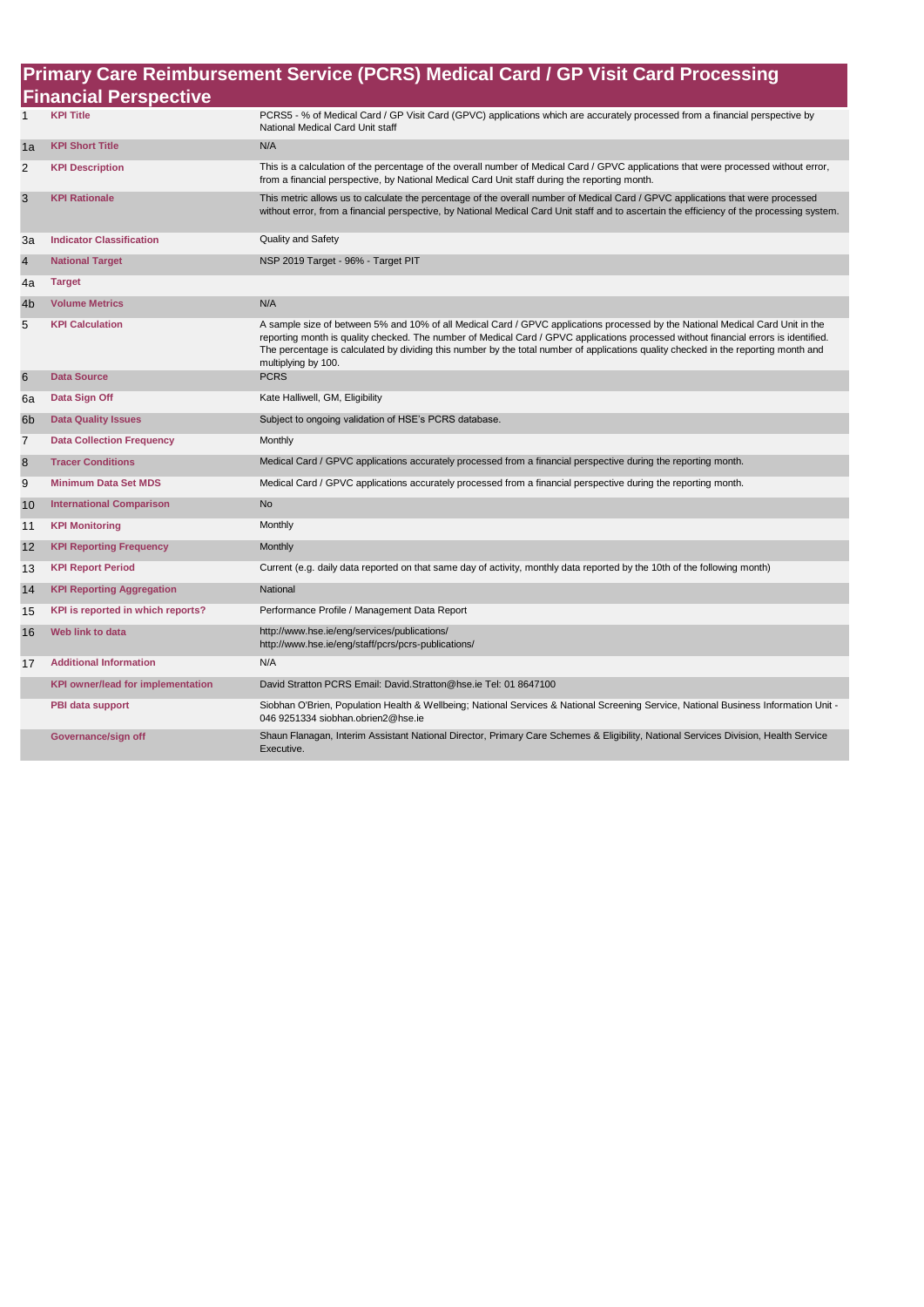#### **Primary Care Reimbursement Service (PCRS) General Medical Services Scheme (GMS) Prescriptions**

| 1               | <b>KPI Title</b>                         | PCRS11 - No. of General Medical Services Schemes prescriptions                                                                                                                                                                                                                                                                                                                                                                                                                                                                                                                              |
|-----------------|------------------------------------------|---------------------------------------------------------------------------------------------------------------------------------------------------------------------------------------------------------------------------------------------------------------------------------------------------------------------------------------------------------------------------------------------------------------------------------------------------------------------------------------------------------------------------------------------------------------------------------------------|
| 1a              | <b>KPI Short Title</b>                   | N/A                                                                                                                                                                                                                                                                                                                                                                                                                                                                                                                                                                                         |
| 2               | <b>KPI Description</b>                   | This is a count of the number of prescriptions for drugs, medicines and appliances supplied to eligible persons, through community<br>pharmacies or dispensing doctors, under the GMS Scheme, as recorded on the GMS database of paid claims for the reporting month. In<br>most cases a doctor completes a prescription for his / her client and the client takes this prescription to any pharmacy that has an<br>agreement with the HSE to dispense GMS prescriptions. In rural areas a doctor may dispense for those persons who opt to have their<br>medicines dispensed by him / her. |
| 3               | <b>KPI Rationale</b>                     | This metric allows us to monitor the number of prescriptions dispensed by community pharmacies / dispensing doctors under the GMS<br>Scheme in the reporting month. All GMS claims are processed and paid by the PCRS.                                                                                                                                                                                                                                                                                                                                                                      |
| За              | <b>Indicator Classification</b>          | Access and Integration                                                                                                                                                                                                                                                                                                                                                                                                                                                                                                                                                                      |
| 4               | <b>National Target</b>                   | NSP 2019 Target - 18,685,315 - Target Cumulative                                                                                                                                                                                                                                                                                                                                                                                                                                                                                                                                            |
| 4a              | <b>Target</b>                            |                                                                                                                                                                                                                                                                                                                                                                                                                                                                                                                                                                                             |
| 4b              | <b>Volume Metrics</b>                    | N/A                                                                                                                                                                                                                                                                                                                                                                                                                                                                                                                                                                                         |
| 5               | <b>KPI Calculation</b>                   | Count the number of prescriptions (claims) on the GMS database of paid claims for the reporting month.                                                                                                                                                                                                                                                                                                                                                                                                                                                                                      |
| $6\phantom{1}6$ | <b>Data Source</b>                       | <b>PCRS</b>                                                                                                                                                                                                                                                                                                                                                                                                                                                                                                                                                                                 |
| 6a              | Data Sign Off                            | Carmel Burke, GM, Reimbursement                                                                                                                                                                                                                                                                                                                                                                                                                                                                                                                                                             |
| 6b              | <b>Data Quality Issues</b>               | Subject to ongoing validation of HSE's PCRS database.                                                                                                                                                                                                                                                                                                                                                                                                                                                                                                                                       |
| $\overline{7}$  | <b>Data Collection Frequency</b>         | Monthly                                                                                                                                                                                                                                                                                                                                                                                                                                                                                                                                                                                     |
| 8               | <b>Tracer Conditions</b>                 | The number of prescriptions on the GMS database of paid claims for the reporting month.                                                                                                                                                                                                                                                                                                                                                                                                                                                                                                     |
| 9               | <b>Minimum Data Set MDS</b>              | The number of prescriptions on the GMS database of paid claims for the reporting month.                                                                                                                                                                                                                                                                                                                                                                                                                                                                                                     |
| 10              | <b>International Comparison</b>          | <b>No</b>                                                                                                                                                                                                                                                                                                                                                                                                                                                                                                                                                                                   |
| 11              | <b>KPI Monitoring</b>                    | Monthly                                                                                                                                                                                                                                                                                                                                                                                                                                                                                                                                                                                     |
| 12              | <b>KPI Reporting Frequency</b>           | Monthly                                                                                                                                                                                                                                                                                                                                                                                                                                                                                                                                                                                     |
| 13              | <b>KPI Report Period</b>                 | Current (e.g. daily data reported on that same day of activity, monthly data reported by the 10th of the following month)                                                                                                                                                                                                                                                                                                                                                                                                                                                                   |
| 14              | <b>KPI Reporting Aggregation</b>         | National                                                                                                                                                                                                                                                                                                                                                                                                                                                                                                                                                                                    |
| 15              | KPI is reported in which reports?        | Management Data Report                                                                                                                                                                                                                                                                                                                                                                                                                                                                                                                                                                      |
| 16              | Web link to data                         | http://www.hse.ie/eng/services/publications/<br>http://www.hse.ie/eng/staff/pcrs/pcrs-publications/                                                                                                                                                                                                                                                                                                                                                                                                                                                                                         |
| 17              | <b>Additional Information</b>            | N/A                                                                                                                                                                                                                                                                                                                                                                                                                                                                                                                                                                                         |
|                 | <b>KPI owner/lead for implementation</b> | David Stratton PCRS Email: David Stratton@hse.ie Tel: 01 8647100                                                                                                                                                                                                                                                                                                                                                                                                                                                                                                                            |
|                 | PBI data support                         | Siobhan O'Brien, Population Health & Wellbeing; National Services & National Screening Service, National Business Information Unit -<br>046 9251334 siobhan.obrien2@hse.ie                                                                                                                                                                                                                                                                                                                                                                                                                  |
|                 | Governance/sign off                      | Shaun Flanagan, Interim Assistant National Director, Primary Care Schemes & Eligibility, National Services Division, Health Service<br>Executive.                                                                                                                                                                                                                                                                                                                                                                                                                                           |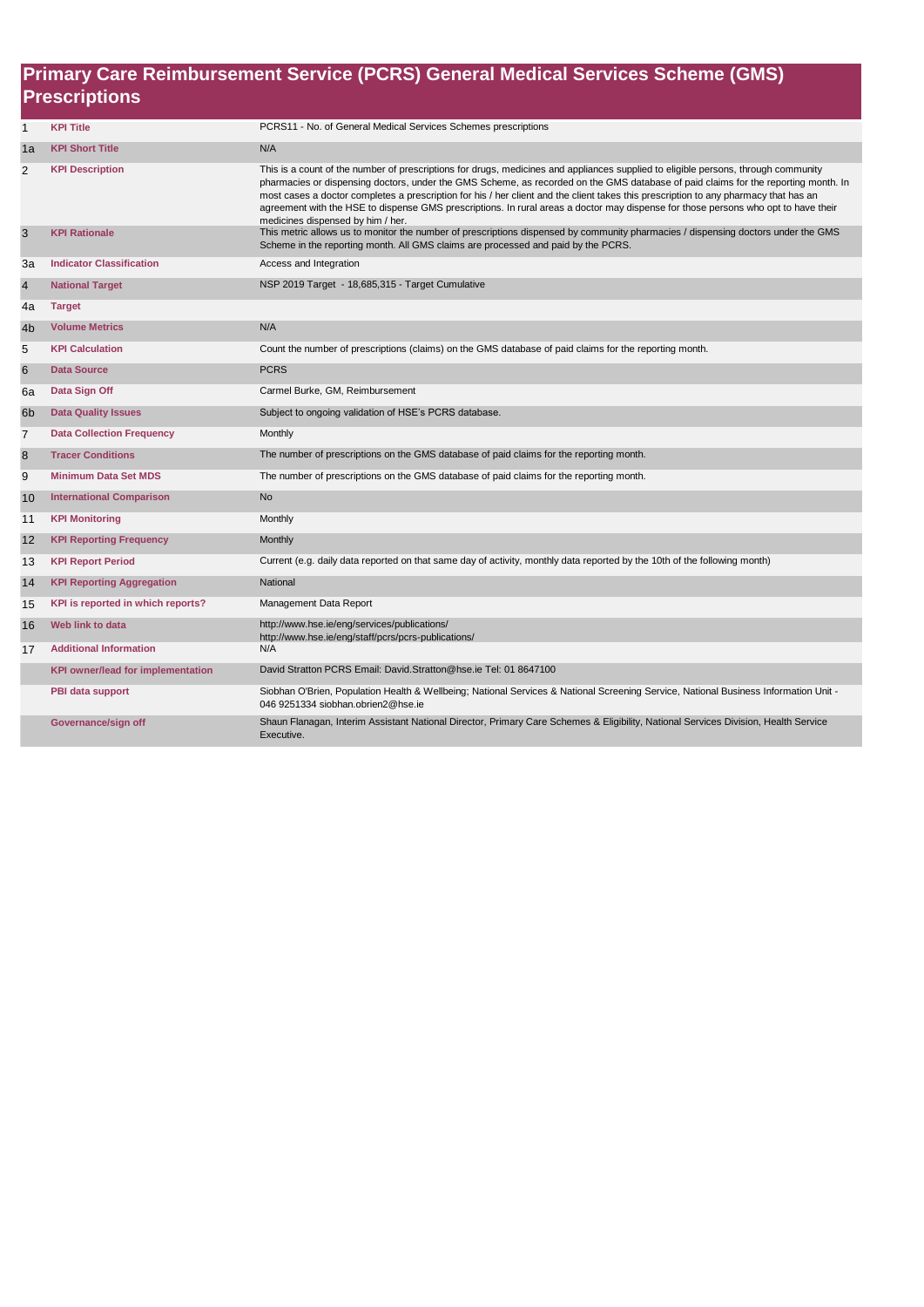|                | Primary Care Reimbursement Service (PCRS) General Medical Services Scheme (GMS) Items |                                                                                                                                                                                                                                                                                                                                                                                                                                                                                                                                                                                                                                          |  |  |
|----------------|---------------------------------------------------------------------------------------|------------------------------------------------------------------------------------------------------------------------------------------------------------------------------------------------------------------------------------------------------------------------------------------------------------------------------------------------------------------------------------------------------------------------------------------------------------------------------------------------------------------------------------------------------------------------------------------------------------------------------------------|--|--|
| $\mathbf{1}$   | <b>KPI Title</b>                                                                      | PCRS12 - No. of General Medical Services Schemes line items                                                                                                                                                                                                                                                                                                                                                                                                                                                                                                                                                                              |  |  |
| 1a             | <b>KPI Short Title</b>                                                                | N/A                                                                                                                                                                                                                                                                                                                                                                                                                                                                                                                                                                                                                                      |  |  |
| 2              | <b>KPI Description</b>                                                                | This is a count of the number of items prescribed on GMS prescriptions as recorded on the GMS database of paid claims for the reporting<br>month. Drugs, medicines and appliances supplied under the GMS Scheme are provided through Community Pharmacies. In most cases a<br>doctor completes a prescription for his / her client and the client takes this prescription to any pharmacy that has an agreement with the<br>HSE to dispense GMS prescription forms. In rural areas a doctor may dispense for those persons who opt to have their medicines<br>dispensed by him / her. All GMS claims are processed and paid by the PCRS. |  |  |
| 3              | <b>KPI Rationale</b>                                                                  | This metric allows us to monitor the number of items prescribed on GMS prescription forms as dispensed by community pharmacies /<br>dispensing doctors under the GMS Scheme in the reporting month.                                                                                                                                                                                                                                                                                                                                                                                                                                      |  |  |
| За             | <b>Indicator Classification</b>                                                       | Access and Integration                                                                                                                                                                                                                                                                                                                                                                                                                                                                                                                                                                                                                   |  |  |
| 4              | <b>National Target</b>                                                                | NSP 2019 Target - 58,347,423 - Target Cumulative                                                                                                                                                                                                                                                                                                                                                                                                                                                                                                                                                                                         |  |  |
| 4a             | <b>Target</b>                                                                         |                                                                                                                                                                                                                                                                                                                                                                                                                                                                                                                                                                                                                                          |  |  |
| 4 <sub>b</sub> | <b>Volume Metrics</b>                                                                 | N/A                                                                                                                                                                                                                                                                                                                                                                                                                                                                                                                                                                                                                                      |  |  |
| 5              | <b>KPI Calculation</b>                                                                | Count the number of items prescribed and dispensed as recorded on the GMS database of paid claims for the reporting month.                                                                                                                                                                                                                                                                                                                                                                                                                                                                                                               |  |  |
| 6              | <b>Data Source</b>                                                                    | <b>PCRS</b>                                                                                                                                                                                                                                                                                                                                                                                                                                                                                                                                                                                                                              |  |  |
| 6a             | Data Sign Off                                                                         | Carmel Burke, GM, Reimbursement                                                                                                                                                                                                                                                                                                                                                                                                                                                                                                                                                                                                          |  |  |
| 6 <sub>b</sub> | <b>Data Quality Issues</b>                                                            | Subject to ongoing validation of HSE's PCRS database.                                                                                                                                                                                                                                                                                                                                                                                                                                                                                                                                                                                    |  |  |
| $\overline{7}$ | <b>Data Collection Frequency</b>                                                      | Monthly                                                                                                                                                                                                                                                                                                                                                                                                                                                                                                                                                                                                                                  |  |  |
| 8              | <b>Tracer Conditions</b>                                                              | Items recorded on the GMS database of paid claims for the reporting month.                                                                                                                                                                                                                                                                                                                                                                                                                                                                                                                                                               |  |  |
| 9              | <b>Minimum Data Set MDS</b>                                                           | Items recorded on the GMS database of paid claims for the reporting month.                                                                                                                                                                                                                                                                                                                                                                                                                                                                                                                                                               |  |  |
| 10             | <b>International Comparison</b>                                                       | <b>No</b>                                                                                                                                                                                                                                                                                                                                                                                                                                                                                                                                                                                                                                |  |  |
| 11             | <b>KPI Monitoring</b>                                                                 | Monthly                                                                                                                                                                                                                                                                                                                                                                                                                                                                                                                                                                                                                                  |  |  |
| 12             | <b>KPI Reporting Frequency</b>                                                        | Monthly                                                                                                                                                                                                                                                                                                                                                                                                                                                                                                                                                                                                                                  |  |  |
| 13             | <b>KPI Report Period</b>                                                              | Current (e.g. daily data reported on that same day of activity, monthly data reported by the 10th of the following month)                                                                                                                                                                                                                                                                                                                                                                                                                                                                                                                |  |  |
| 14             | <b>KPI Reporting Aggregation</b>                                                      | National                                                                                                                                                                                                                                                                                                                                                                                                                                                                                                                                                                                                                                 |  |  |
| 15             | KPI is reported in which reports?                                                     | Management Data Report                                                                                                                                                                                                                                                                                                                                                                                                                                                                                                                                                                                                                   |  |  |
| 16             | Web link to data                                                                      | http://www.hse.ie/eng/services/publications/<br>http://www.hse.ie/eng/staff/pcrs/pcrs-publications/                                                                                                                                                                                                                                                                                                                                                                                                                                                                                                                                      |  |  |
| 17             | <b>Additional Information</b>                                                         | N/A                                                                                                                                                                                                                                                                                                                                                                                                                                                                                                                                                                                                                                      |  |  |
|                | <b>KPI owner/lead for implementation</b>                                              | David Stratton PCRS Email: David.Stratton@hse.ie Tel: 01 8647100                                                                                                                                                                                                                                                                                                                                                                                                                                                                                                                                                                         |  |  |
|                | PBI data support                                                                      | Siobhan O'Brien, Population Health & Wellbeing; National Services & National Screening Service, National Business Information Unit -<br>046 9251334 siobhan.obrien2@hse.ie                                                                                                                                                                                                                                                                                                                                                                                                                                                               |  |  |
|                | Governance/sign off                                                                   | Shaun Flanagan, Interim Assistant National Director, Primary Care Schemes & Eligibility, National Services Division, Health Service<br>Executive.                                                                                                                                                                                                                                                                                                                                                                                                                                                                                        |  |  |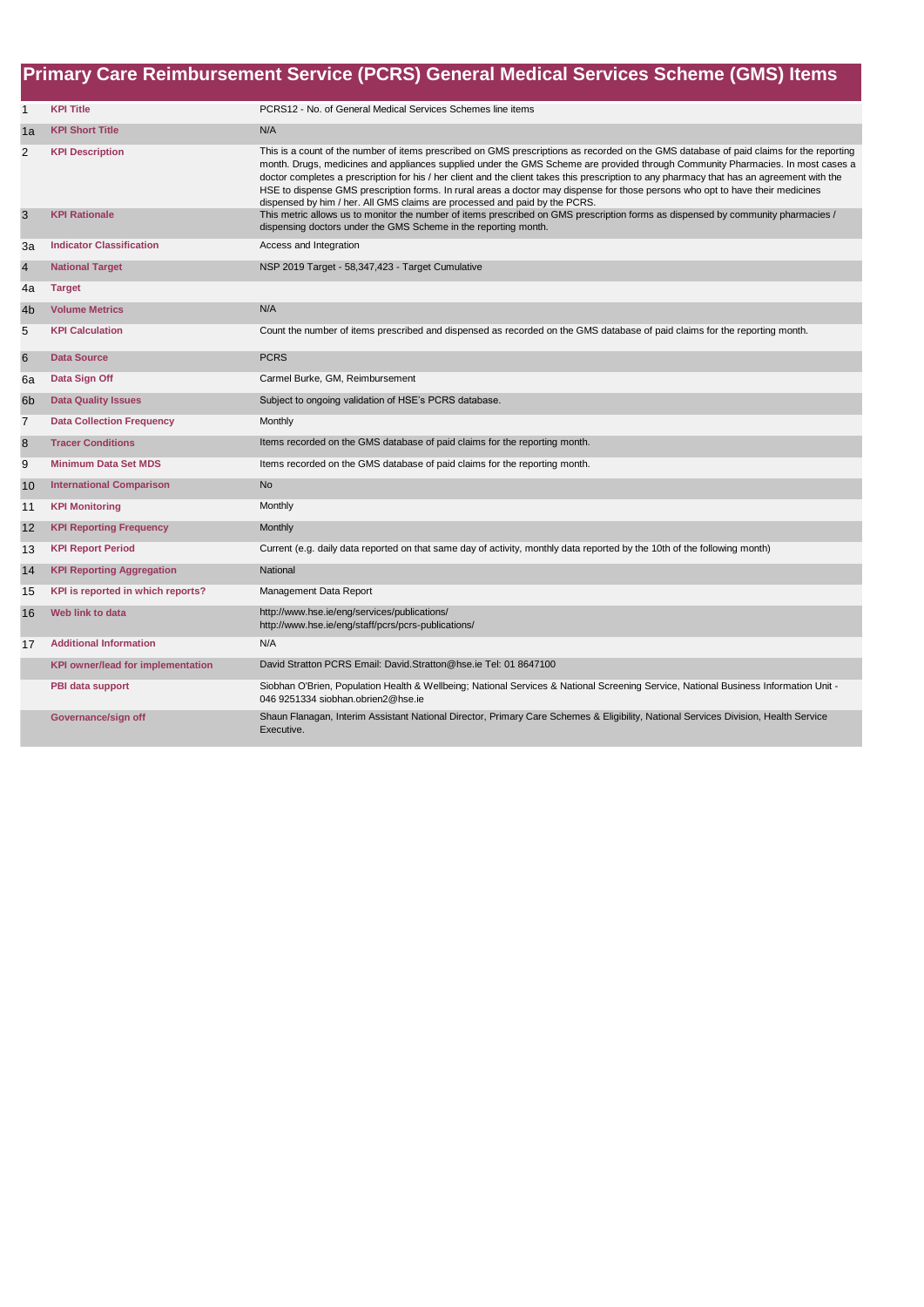|                         | Primary Care Reimbursement Service (PCRS) Long Term Illness (LTI) Claims |                                                                                                                                                                                                                                                                                                                                                                                                                                                                                                                                                                                                                                                                                                                                                                                                                                              |  |  |
|-------------------------|--------------------------------------------------------------------------|----------------------------------------------------------------------------------------------------------------------------------------------------------------------------------------------------------------------------------------------------------------------------------------------------------------------------------------------------------------------------------------------------------------------------------------------------------------------------------------------------------------------------------------------------------------------------------------------------------------------------------------------------------------------------------------------------------------------------------------------------------------------------------------------------------------------------------------------|--|--|
| 1                       | <b>KPI Title</b>                                                         | PCSR7 - No. Of Long Term Illness Scheme claims                                                                                                                                                                                                                                                                                                                                                                                                                                                                                                                                                                                                                                                                                                                                                                                               |  |  |
| 1a                      | <b>KPI Short Title</b>                                                   | N/A                                                                                                                                                                                                                                                                                                                                                                                                                                                                                                                                                                                                                                                                                                                                                                                                                                          |  |  |
| $\overline{2}$          | <b>KPI Description</b>                                                   | This is a count of the number of claims (prescriptions) under the LTI Scheme as recorded on the LTI database of paid claims for the<br>reporting month. Clients with certain long-term illnesses or disabilities (Acute Leukaemia, Mental handicap, Cerebral Palsy, Mental Illness<br>in a person under 16, Cystic Fibrosis, Multiple Sclerosis, Diabetes Insipidus, Muscular Dystrophies, Diabetes Mellitus, Parkinsonism,<br>Epilepsy, Phenylketonuria, Haemophilia, Spina Bifida, Hydrocephalus and conditions arising from the use of Thalidomide) may apply to<br>join the Long Term Illness Scheme. Once approved by the HSE clients are supplied with a Long Term Illness book. This Scheme does<br>not depend on a person's income or other circumstances and is separate from the Medical Card Scheme and the GP Visit Card Scheme. |  |  |
| 3                       | <b>KPI Rationale</b>                                                     | This metric allows us to monitor the number of claims made by clients with LTI during the reporting period.                                                                                                                                                                                                                                                                                                                                                                                                                                                                                                                                                                                                                                                                                                                                  |  |  |
| 3a                      | <b>Indicator Classification</b>                                          | Use of Resources                                                                                                                                                                                                                                                                                                                                                                                                                                                                                                                                                                                                                                                                                                                                                                                                                             |  |  |
| $\overline{\mathbf{4}}$ | <b>National Target</b>                                                   | NSP 2019 Target - 2,506,941 - Target Cumulative                                                                                                                                                                                                                                                                                                                                                                                                                                                                                                                                                                                                                                                                                                                                                                                              |  |  |
| 4a                      | <b>Target</b>                                                            |                                                                                                                                                                                                                                                                                                                                                                                                                                                                                                                                                                                                                                                                                                                                                                                                                                              |  |  |
| 4b                      | <b>Volume Metrics</b>                                                    | N/A                                                                                                                                                                                                                                                                                                                                                                                                                                                                                                                                                                                                                                                                                                                                                                                                                                          |  |  |
| 5                       | <b>KPI Calculation</b>                                                   | Count the number of claims (prescriptions) as recorded on the LTI database of paid claims for the reporting month.                                                                                                                                                                                                                                                                                                                                                                                                                                                                                                                                                                                                                                                                                                                           |  |  |
| $6\phantom{1}6$         | <b>Data Source</b>                                                       | <b>PCRS</b>                                                                                                                                                                                                                                                                                                                                                                                                                                                                                                                                                                                                                                                                                                                                                                                                                                  |  |  |
| 6a                      | Data Sign Off                                                            | Carmel Burke, GM, Reimbursement                                                                                                                                                                                                                                                                                                                                                                                                                                                                                                                                                                                                                                                                                                                                                                                                              |  |  |
| 6 <sub>b</sub>          | <b>Data Quality Issues</b>                                               | Subject to ongoing validation of HSE's PCRS database.                                                                                                                                                                                                                                                                                                                                                                                                                                                                                                                                                                                                                                                                                                                                                                                        |  |  |
| 7                       | <b>Data Collection Frequency</b>                                         | Monthly                                                                                                                                                                                                                                                                                                                                                                                                                                                                                                                                                                                                                                                                                                                                                                                                                                      |  |  |
| $\boldsymbol{8}$        | <b>Tracer Conditions</b>                                                 | The number of claims as recorded on the LTI database of paid claims for the reporting month.                                                                                                                                                                                                                                                                                                                                                                                                                                                                                                                                                                                                                                                                                                                                                 |  |  |
| 9                       | <b>Minimum Data Set MDS</b>                                              | The number of claims as recorded on the LTI database of paid claims for the reporting month.                                                                                                                                                                                                                                                                                                                                                                                                                                                                                                                                                                                                                                                                                                                                                 |  |  |
| 10                      | <b>International Comparison</b>                                          | <b>No</b>                                                                                                                                                                                                                                                                                                                                                                                                                                                                                                                                                                                                                                                                                                                                                                                                                                    |  |  |
| 11                      | <b>KPI Monitoring</b>                                                    | Monthly                                                                                                                                                                                                                                                                                                                                                                                                                                                                                                                                                                                                                                                                                                                                                                                                                                      |  |  |
| 12                      | <b>KPI Reporting Frequency</b>                                           | Monthly                                                                                                                                                                                                                                                                                                                                                                                                                                                                                                                                                                                                                                                                                                                                                                                                                                      |  |  |
| 13                      | <b>KPI Report Period</b>                                                 | Current (e.g. daily data reported on that same day of activity, monthly data reported by the 10th of the following month)                                                                                                                                                                                                                                                                                                                                                                                                                                                                                                                                                                                                                                                                                                                    |  |  |
| 14                      | <b>KPI Reporting Aggregation</b>                                         | National                                                                                                                                                                                                                                                                                                                                                                                                                                                                                                                                                                                                                                                                                                                                                                                                                                     |  |  |
| 15                      | KPI is reported in which reports?                                        | Management Data Report                                                                                                                                                                                                                                                                                                                                                                                                                                                                                                                                                                                                                                                                                                                                                                                                                       |  |  |
| 16                      | Web link to data                                                         | http://www.hse.ie/eng/services/publications/<br>http://www.hse.ie/eng/staff/pcrs/pcrs-publications/                                                                                                                                                                                                                                                                                                                                                                                                                                                                                                                                                                                                                                                                                                                                          |  |  |
| 17                      | <b>Additional Information</b>                                            | N/A                                                                                                                                                                                                                                                                                                                                                                                                                                                                                                                                                                                                                                                                                                                                                                                                                                          |  |  |
|                         | <b>KPI owner/lead for implementation</b>                                 | David Stratton PCRS Email: David.Stratton@hse.ie Tel: 01 8647100                                                                                                                                                                                                                                                                                                                                                                                                                                                                                                                                                                                                                                                                                                                                                                             |  |  |
|                         | PBI data support                                                         | Siobhan O'Brien, Population Health & Wellbeing; National Services & National Screening Service, National Business Information Unit -<br>046 9251334 siobhan.obrien2@hse.ie                                                                                                                                                                                                                                                                                                                                                                                                                                                                                                                                                                                                                                                                   |  |  |
|                         | Governance/sign off                                                      | Shaun Flanagan, Interim Assistant National Director, Primary Care Schemes & Eligibility, National Services Division, Health Service<br>Executive.                                                                                                                                                                                                                                                                                                                                                                                                                                                                                                                                                                                                                                                                                            |  |  |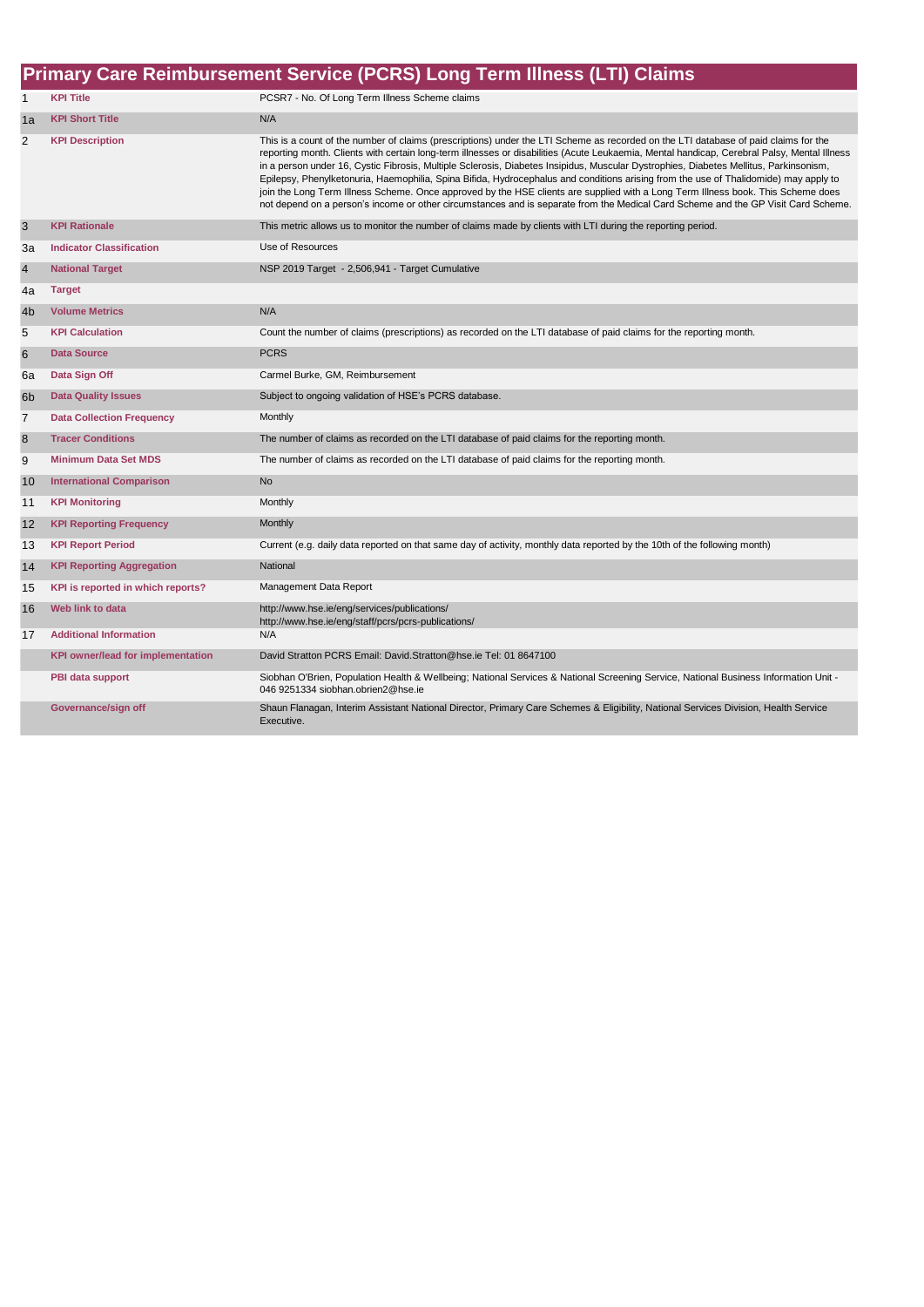|                | Primary Care Reimbursement Service (PCRS) Long Term Illness (LTI) Items |                                                                                                                                                                                                                                                                                                                                                                                                                                                                                                                                                                                                                                                                                                                                                                                                                   |  |
|----------------|-------------------------------------------------------------------------|-------------------------------------------------------------------------------------------------------------------------------------------------------------------------------------------------------------------------------------------------------------------------------------------------------------------------------------------------------------------------------------------------------------------------------------------------------------------------------------------------------------------------------------------------------------------------------------------------------------------------------------------------------------------------------------------------------------------------------------------------------------------------------------------------------------------|--|
| $\mathbf{1}$   | <b>KPI Title</b>                                                        | PCRS8 - No. Of Long Term Illness Scheme line items                                                                                                                                                                                                                                                                                                                                                                                                                                                                                                                                                                                                                                                                                                                                                                |  |
| 1a             | <b>KPI Short Title</b>                                                  | N/A                                                                                                                                                                                                                                                                                                                                                                                                                                                                                                                                                                                                                                                                                                                                                                                                               |  |
| 2              | <b>KPI Description</b>                                                  | This is a count of the number of items prescribed as recorded on the LTI database of paid claims for the reporting month. Clients with<br>certain long-term illnesses or disabilities (Acute Leukaemia, Mental handicap, Cerebral Palsy, Mental Illness in a person under 16, Cystic<br>Fibrosis, Multiple Sclerosis, Diabetes Insipidus, Muscular Dystrophies, Diabetes Mellitus, Parkinsonism, Epilepsy, Phenylketonuria,<br>Haemophilia, Spina Bifida, Hydrocephalus and conditions arising from the use of Thalidomide) may apply to join the Long Term Illness<br>Scheme. Once approved by the HSE clients are supplied with a LTI book. This book allows the client to avail of drugs, medicines, and<br>medical and surgical appliances directly related to the treatment of their illness, free of charge |  |
| 3              | <b>KPI Rationale</b>                                                    | This metric allows us to monitor the demand for and supply of prescription items by LTI cardholders. All LTI claims are processed by and<br>paid for by the PCRS.                                                                                                                                                                                                                                                                                                                                                                                                                                                                                                                                                                                                                                                 |  |
| За             | <b>Indicator Classification</b>                                         | Access and Integration                                                                                                                                                                                                                                                                                                                                                                                                                                                                                                                                                                                                                                                                                                                                                                                            |  |
| 4              | <b>National Target</b>                                                  | NSP 2019 Target - 8,829,947 - Target Cumulative                                                                                                                                                                                                                                                                                                                                                                                                                                                                                                                                                                                                                                                                                                                                                                   |  |
| 4a             | <b>Target</b>                                                           |                                                                                                                                                                                                                                                                                                                                                                                                                                                                                                                                                                                                                                                                                                                                                                                                                   |  |
| 4 <sub>b</sub> | <b>Volume Metrics</b>                                                   | N/A                                                                                                                                                                                                                                                                                                                                                                                                                                                                                                                                                                                                                                                                                                                                                                                                               |  |
| 5              | <b>KPI Calculation</b>                                                  | Count the number of items prescribed as recorded on the LTI database of paid claims for the reporting month.                                                                                                                                                                                                                                                                                                                                                                                                                                                                                                                                                                                                                                                                                                      |  |
| 6              | <b>Data Source</b>                                                      | <b>PCRS</b>                                                                                                                                                                                                                                                                                                                                                                                                                                                                                                                                                                                                                                                                                                                                                                                                       |  |
| 6a             | Data Sign Off                                                           | Carmel Burke, GM, Reimbursement                                                                                                                                                                                                                                                                                                                                                                                                                                                                                                                                                                                                                                                                                                                                                                                   |  |
| 6 <sub>b</sub> | <b>Data Quality Issues</b>                                              | Subject to ongoing validation of HSE's PCRS database.                                                                                                                                                                                                                                                                                                                                                                                                                                                                                                                                                                                                                                                                                                                                                             |  |
| $\overline{7}$ | <b>Data Collection Frequency</b>                                        | Monthly                                                                                                                                                                                                                                                                                                                                                                                                                                                                                                                                                                                                                                                                                                                                                                                                           |  |
| 8              | <b>Tracer Conditions</b>                                                | The number of items recorded on the LTI database of paid claims for the reporting month.                                                                                                                                                                                                                                                                                                                                                                                                                                                                                                                                                                                                                                                                                                                          |  |
| 9              | <b>Minimum Data Set MDS</b>                                             | The number of items recorded on the LTI database of paid claims for the reporting month.                                                                                                                                                                                                                                                                                                                                                                                                                                                                                                                                                                                                                                                                                                                          |  |
| 10             | <b>International Comparison</b>                                         | <b>No</b>                                                                                                                                                                                                                                                                                                                                                                                                                                                                                                                                                                                                                                                                                                                                                                                                         |  |
| 11             | <b>KPI Monitoring</b>                                                   | Monthly                                                                                                                                                                                                                                                                                                                                                                                                                                                                                                                                                                                                                                                                                                                                                                                                           |  |
| 12             | <b>KPI Reporting Frequency</b>                                          | Monthly                                                                                                                                                                                                                                                                                                                                                                                                                                                                                                                                                                                                                                                                                                                                                                                                           |  |
| 13             | <b>KPI Report Period</b>                                                | Current (e.g. daily data reported on that same day of activity, monthly data reported by the 10th of the following month)                                                                                                                                                                                                                                                                                                                                                                                                                                                                                                                                                                                                                                                                                         |  |
| 14             | <b>KPI Reporting Aggregation</b>                                        | National                                                                                                                                                                                                                                                                                                                                                                                                                                                                                                                                                                                                                                                                                                                                                                                                          |  |
| 15             | KPI is reported in which reports?                                       | Management Data Report                                                                                                                                                                                                                                                                                                                                                                                                                                                                                                                                                                                                                                                                                                                                                                                            |  |
| 16             | Web link to data                                                        | http://www.hse.ie/eng/services/publications/<br>http://www.hse.ie/eng/staff/pcrs/pcrs-publications/                                                                                                                                                                                                                                                                                                                                                                                                                                                                                                                                                                                                                                                                                                               |  |
| 17             | <b>Additional Information</b>                                           | N/A                                                                                                                                                                                                                                                                                                                                                                                                                                                                                                                                                                                                                                                                                                                                                                                                               |  |
|                | <b>KPI owner/lead for implementation</b>                                | David Stratton PCRS Email: David Stratton@hse.ie Tel: 01 8647100                                                                                                                                                                                                                                                                                                                                                                                                                                                                                                                                                                                                                                                                                                                                                  |  |
|                | <b>PBI data support</b>                                                 | Siobhan O'Brien, Population Health & Wellbeing; National Services & National Screening Service, National Business Information Unit -<br>046 9251334 siobhan.obrien2@hse.ie                                                                                                                                                                                                                                                                                                                                                                                                                                                                                                                                                                                                                                        |  |
|                | Governance/sign off                                                     | Shaun Flanagan, Interim Assistant National Director, Primary Care Schemes & Eligibility, National Services Division, Health Service<br>Executive.                                                                                                                                                                                                                                                                                                                                                                                                                                                                                                                                                                                                                                                                 |  |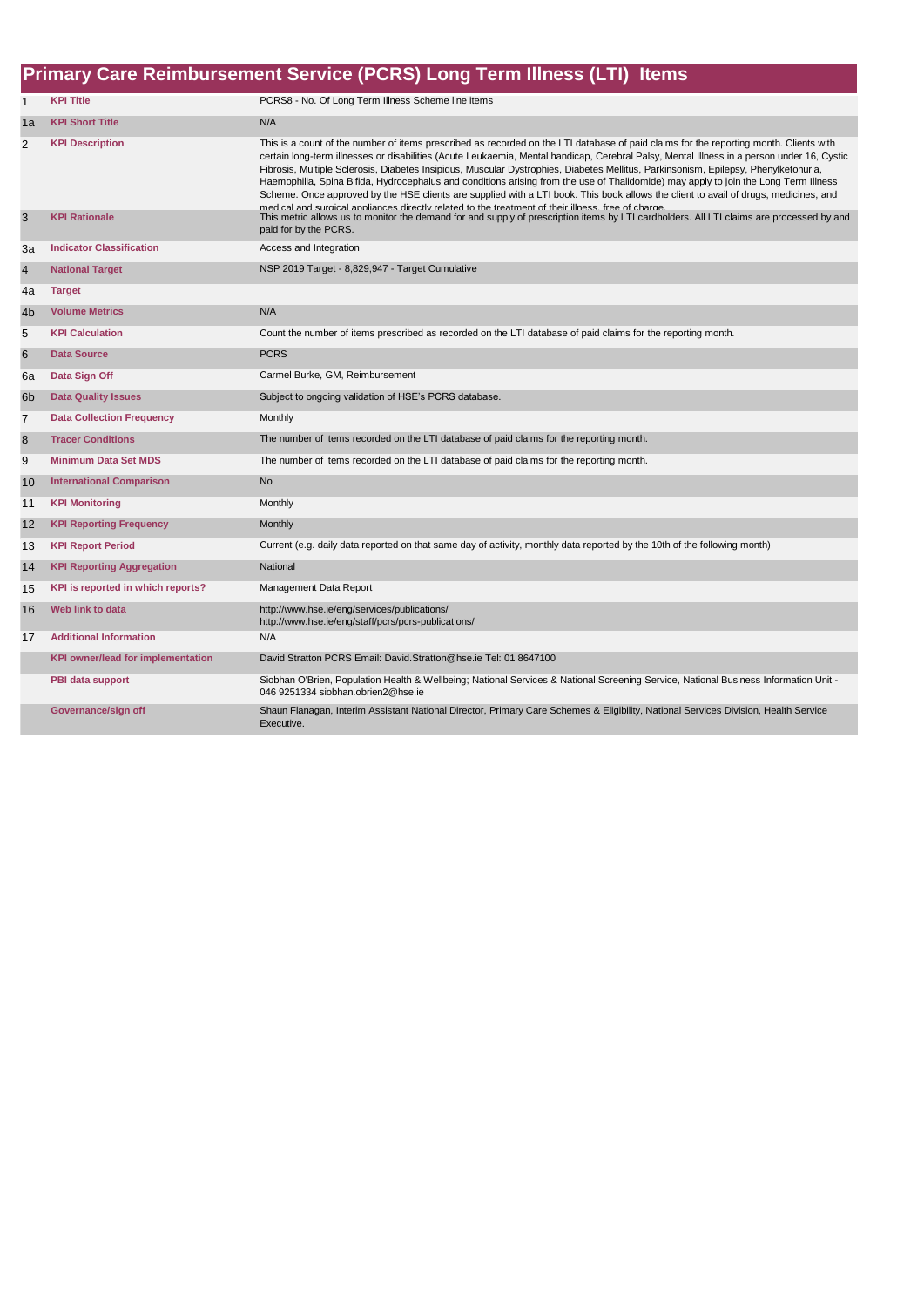|                 | Primary Care Reimbursement Service (PCRS) Drug Payment Scheme (DPS) Claims |                                                                                                                                                                                                                                                                                                                                                                                                                                                                                                                                                                                                                                                                                                                                                                                    |  |
|-----------------|----------------------------------------------------------------------------|------------------------------------------------------------------------------------------------------------------------------------------------------------------------------------------------------------------------------------------------------------------------------------------------------------------------------------------------------------------------------------------------------------------------------------------------------------------------------------------------------------------------------------------------------------------------------------------------------------------------------------------------------------------------------------------------------------------------------------------------------------------------------------|--|
| $\mathbf{1}$    | <b>KPI Title</b>                                                           | PCRS9 - No. of Drug Payment Schemes claims                                                                                                                                                                                                                                                                                                                                                                                                                                                                                                                                                                                                                                                                                                                                         |  |
| 1a              | <b>KPI Short Title</b>                                                     | N/A                                                                                                                                                                                                                                                                                                                                                                                                                                                                                                                                                                                                                                                                                                                                                                                |  |
| 2               | <b>KPI Description</b>                                                     | This is a count of the number of DPS claims (prescriptions) recorded on the DPS database of paid claims for the reporting month. As of<br>the 1st April, 2019, under the DPS an individual or family in Ireland has to pay a maximum of €124 each month for approved prescribed<br>drugs, medicines and certain appliances for use by that person or his or her family in that month. The amount is determined from time to<br>time by the Minister for Health. Anyone ordinarily resident in Ireland can apply to join the scheme, regardless of family, financial<br>circumstances or nationality. The scheme is aimed at those who do not have a medical card and normally have to pay the full cost of their<br>medication. It also applies to those who have a GP Visit Card. |  |
| 3               | <b>KPI Rationale</b>                                                       | This metric allows monitoring of the number of claims made under the DPS in excess of €124 each month. All DPS claims are processed<br>by and paid for by the PCRS.                                                                                                                                                                                                                                                                                                                                                                                                                                                                                                                                                                                                                |  |
| 3a              | <b>Indicator Classification</b>                                            | Access and Integration                                                                                                                                                                                                                                                                                                                                                                                                                                                                                                                                                                                                                                                                                                                                                             |  |
| $\overline{4}$  | <b>National Target</b>                                                     | NSP 2019 Target - 2,272,160 - Target Cumulative                                                                                                                                                                                                                                                                                                                                                                                                                                                                                                                                                                                                                                                                                                                                    |  |
| 4a              | <b>Target</b>                                                              |                                                                                                                                                                                                                                                                                                                                                                                                                                                                                                                                                                                                                                                                                                                                                                                    |  |
| 4 <sub>b</sub>  | <b>Volume Metrics</b>                                                      | N/A                                                                                                                                                                                                                                                                                                                                                                                                                                                                                                                                                                                                                                                                                                                                                                                |  |
| 5               | <b>KPI Calculation</b>                                                     | Count the number of claims (prescriptions) on the DPS database of paid claims for the reporting month.                                                                                                                                                                                                                                                                                                                                                                                                                                                                                                                                                                                                                                                                             |  |
| $6\phantom{1}6$ | <b>Data Source</b>                                                         | <b>PCRS</b>                                                                                                                                                                                                                                                                                                                                                                                                                                                                                                                                                                                                                                                                                                                                                                        |  |
| 6a              | Data Sign Off                                                              | Carmel Burke, GM, Reimbursement                                                                                                                                                                                                                                                                                                                                                                                                                                                                                                                                                                                                                                                                                                                                                    |  |
| 6 <sub>b</sub>  | <b>Data Quality Issues</b>                                                 | Subject to ongoing validation of HSE's PCRS database.                                                                                                                                                                                                                                                                                                                                                                                                                                                                                                                                                                                                                                                                                                                              |  |
| $\overline{7}$  | <b>Data Collection Frequency</b>                                           | Monthly                                                                                                                                                                                                                                                                                                                                                                                                                                                                                                                                                                                                                                                                                                                                                                            |  |
| $\bf8$          | <b>Tracer Conditions</b>                                                   | The number of claims on the DPS database of paid claims for the reporting month.                                                                                                                                                                                                                                                                                                                                                                                                                                                                                                                                                                                                                                                                                                   |  |
| 9               | <b>Minimum Data Set MDS</b>                                                | The number of claims on the DPS database of paid claims for the reporting month.                                                                                                                                                                                                                                                                                                                                                                                                                                                                                                                                                                                                                                                                                                   |  |
| 10              | <b>International Comparison</b>                                            | <b>No</b>                                                                                                                                                                                                                                                                                                                                                                                                                                                                                                                                                                                                                                                                                                                                                                          |  |
| 11              | <b>KPI Monitoring</b>                                                      | Monthly                                                                                                                                                                                                                                                                                                                                                                                                                                                                                                                                                                                                                                                                                                                                                                            |  |
| 12              | <b>KPI Reporting Frequency</b>                                             | <b>Monthly</b>                                                                                                                                                                                                                                                                                                                                                                                                                                                                                                                                                                                                                                                                                                                                                                     |  |
| 13              | <b>KPI Report Period</b>                                                   | Current (e.g. daily data reported on that same day of activity, monthly data reported by the 10th of the following month)                                                                                                                                                                                                                                                                                                                                                                                                                                                                                                                                                                                                                                                          |  |
| 14              | <b>KPI Reporting Aggregation</b>                                           | National                                                                                                                                                                                                                                                                                                                                                                                                                                                                                                                                                                                                                                                                                                                                                                           |  |
| 15              | KPI is reported in which reports?                                          | Management Data Report                                                                                                                                                                                                                                                                                                                                                                                                                                                                                                                                                                                                                                                                                                                                                             |  |
| 16              | Web link to data                                                           | http://www.hse.ie/eng/services/publications/<br>http://www.hse.ie/eng/staff/pcrs/pcrs-publications/                                                                                                                                                                                                                                                                                                                                                                                                                                                                                                                                                                                                                                                                                |  |
| 17              | <b>Additional Information</b>                                              | N/A                                                                                                                                                                                                                                                                                                                                                                                                                                                                                                                                                                                                                                                                                                                                                                                |  |
|                 | <b>KPI owner/lead for implementation</b>                                   | David Stratton PCRS Email: David.Stratton@hse.ie Tel: 01 8647100                                                                                                                                                                                                                                                                                                                                                                                                                                                                                                                                                                                                                                                                                                                   |  |
|                 | PBI data support                                                           | Siobhan O'Brien, Population Health & Wellbeing; National Services & National Screening Service, National Business Information Unit - 046<br>9251334 siobhan.obrien2@hse.ie                                                                                                                                                                                                                                                                                                                                                                                                                                                                                                                                                                                                         |  |
|                 | Governance/sign off                                                        | Shaun Flanagan, Interim Assistant National Director, Primary Care Schemes & Eligibility, National Services Division, Health Service<br>Executive.                                                                                                                                                                                                                                                                                                                                                                                                                                                                                                                                                                                                                                  |  |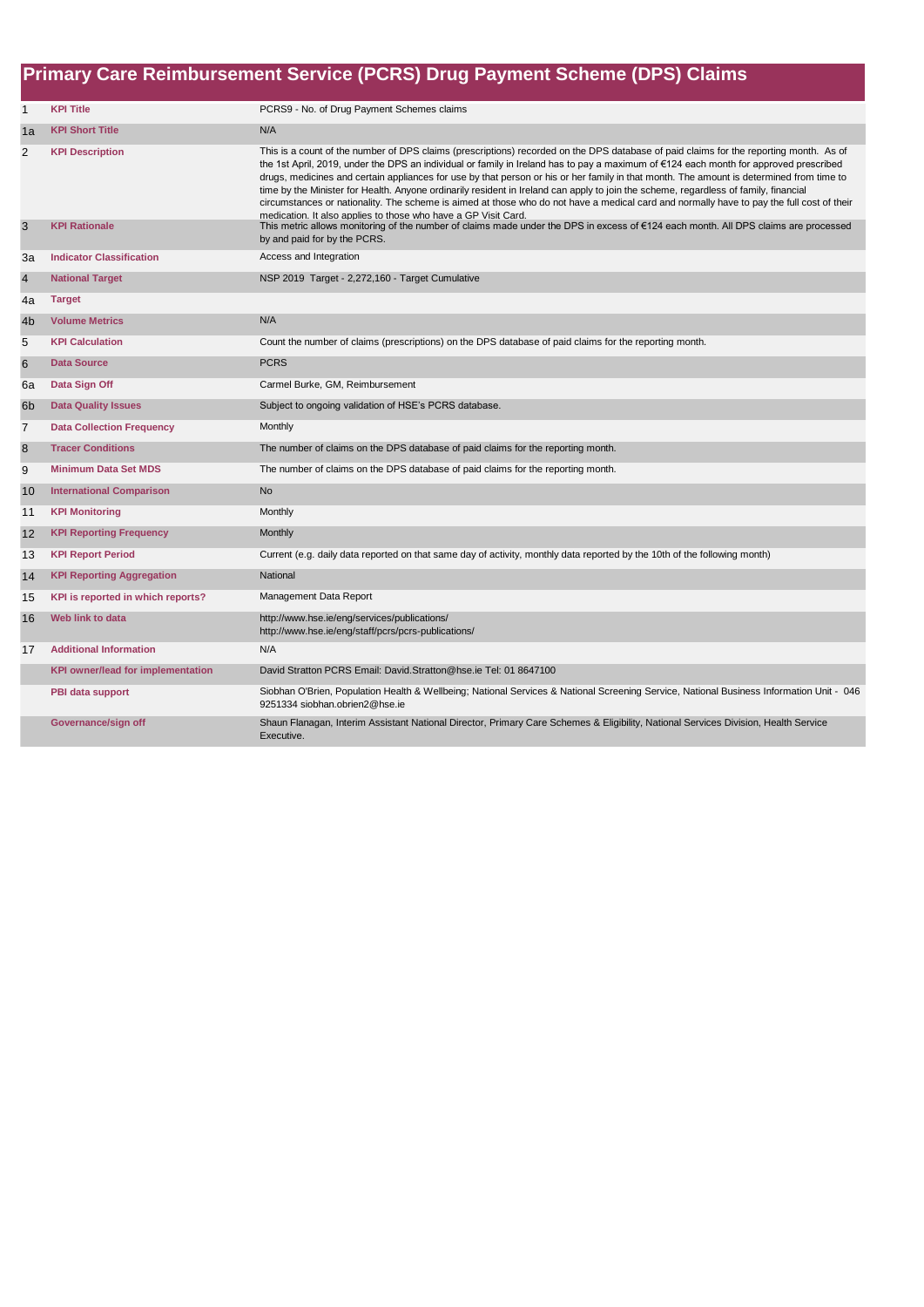|                 | Primary Care Reimbursement Service (PCRS) Drug Payment Scheme (DPS) Items |                                                                                                                                                                                                                                                                                                                                                                                                                                                                                                                                                                                                                                                                                                                                                                              |  |
|-----------------|---------------------------------------------------------------------------|------------------------------------------------------------------------------------------------------------------------------------------------------------------------------------------------------------------------------------------------------------------------------------------------------------------------------------------------------------------------------------------------------------------------------------------------------------------------------------------------------------------------------------------------------------------------------------------------------------------------------------------------------------------------------------------------------------------------------------------------------------------------------|--|
| $\mathbf{1}$    | <b>KPI Title</b>                                                          | PCRS10 - No. Of Drug Payment Scheme items                                                                                                                                                                                                                                                                                                                                                                                                                                                                                                                                                                                                                                                                                                                                    |  |
| 1a              | <b>KPI Short Title</b>                                                    | N/A                                                                                                                                                                                                                                                                                                                                                                                                                                                                                                                                                                                                                                                                                                                                                                          |  |
| $\overline{2}$  | <b>KPI Description</b>                                                    | This is a count of the number of items prescribed as recorded on the DPS database of paid claims for the reporting month. As of the 1st<br>April, 2019, under the DPS, an individual or family in Ireland has to pay a maximum of €124 each month for approved prescribed drugs,<br>medicines and certain appliances for use by that person or his or her family in that month. The amount is determined from time to time by<br>the Minister for Health. Anyone ordinarily resident in Ireland can apply to join the scheme, regardless of family, financial circumstances or<br>nationality. The scheme is aimed at those who do not have a medical card and normally have to pay the full cost of their medication. It also<br>applies to those who have a GP Visit Card. |  |
| 3               | <b>KPI Rationale</b>                                                      | This metric allows us to monitor the number of items dispensed under the DPS.                                                                                                                                                                                                                                                                                                                                                                                                                                                                                                                                                                                                                                                                                                |  |
| 3a              | <b>Indicator Classification</b>                                           | Access and Integration                                                                                                                                                                                                                                                                                                                                                                                                                                                                                                                                                                                                                                                                                                                                                       |  |
| $\overline{4}$  | <b>National Target</b>                                                    | NSP 2019 Target - 7,544,139 - Target Cumulative                                                                                                                                                                                                                                                                                                                                                                                                                                                                                                                                                                                                                                                                                                                              |  |
| 4a              | <b>Target</b>                                                             |                                                                                                                                                                                                                                                                                                                                                                                                                                                                                                                                                                                                                                                                                                                                                                              |  |
| 4 <sub>b</sub>  | <b>Volume Metrics</b>                                                     | N/A                                                                                                                                                                                                                                                                                                                                                                                                                                                                                                                                                                                                                                                                                                                                                                          |  |
| 5               | <b>KPI Calculation</b>                                                    | Count the number of items prescribed on the DPS database of paid claims for the reporting month.                                                                                                                                                                                                                                                                                                                                                                                                                                                                                                                                                                                                                                                                             |  |
| $6\phantom{1}6$ | <b>Data Source</b>                                                        | <b>PCRS</b>                                                                                                                                                                                                                                                                                                                                                                                                                                                                                                                                                                                                                                                                                                                                                                  |  |
| 6a              | Data Sign Off                                                             | Carmel Burke, GM, Reimbursement                                                                                                                                                                                                                                                                                                                                                                                                                                                                                                                                                                                                                                                                                                                                              |  |
| 6 <sub>b</sub>  | <b>Data Quality Issues</b>                                                | Subject to ongoing validation of HSE's PCRS database.                                                                                                                                                                                                                                                                                                                                                                                                                                                                                                                                                                                                                                                                                                                        |  |
| $\overline{7}$  | <b>Data Collection Frequency</b>                                          | Monthly                                                                                                                                                                                                                                                                                                                                                                                                                                                                                                                                                                                                                                                                                                                                                                      |  |
| $\bf8$          | <b>Tracer Conditions</b>                                                  | Number of items on the DPS database of paid claims for the reporting month.                                                                                                                                                                                                                                                                                                                                                                                                                                                                                                                                                                                                                                                                                                  |  |
| 9               | <b>Minimum Data Set MDS</b>                                               | Number of items on the DPS database of paid claims for the reporting month.                                                                                                                                                                                                                                                                                                                                                                                                                                                                                                                                                                                                                                                                                                  |  |
| 10              | <b>International Comparison</b>                                           | <b>No</b>                                                                                                                                                                                                                                                                                                                                                                                                                                                                                                                                                                                                                                                                                                                                                                    |  |
| 11              | <b>KPI Monitoring</b>                                                     | Monthly                                                                                                                                                                                                                                                                                                                                                                                                                                                                                                                                                                                                                                                                                                                                                                      |  |
| 12              | <b>KPI Reporting Frequency</b>                                            | Monthly                                                                                                                                                                                                                                                                                                                                                                                                                                                                                                                                                                                                                                                                                                                                                                      |  |
| 13              | <b>KPI Report Period</b>                                                  | Current (e.g. daily data reported on that same day of activity, monthly data reported by the 10th of the following month)                                                                                                                                                                                                                                                                                                                                                                                                                                                                                                                                                                                                                                                    |  |
| 14              | <b>KPI Reporting Aggregation</b>                                          | National                                                                                                                                                                                                                                                                                                                                                                                                                                                                                                                                                                                                                                                                                                                                                                     |  |
| 15              | KPI is reported in which reports?                                         | Management Data Report                                                                                                                                                                                                                                                                                                                                                                                                                                                                                                                                                                                                                                                                                                                                                       |  |
| 16              | Web link to data                                                          | http://www.hse.ie/eng/services/publications/<br>http://www.hse.ie/eng/staff/pcrs/pcrs-publications/                                                                                                                                                                                                                                                                                                                                                                                                                                                                                                                                                                                                                                                                          |  |
| 17              | <b>Additional Information</b>                                             | N/A                                                                                                                                                                                                                                                                                                                                                                                                                                                                                                                                                                                                                                                                                                                                                                          |  |
|                 | <b>KPI owner/lead for implementation</b>                                  | David Stratton PCRS Email: David Stratton@hse.ie Tel: 01 8647100                                                                                                                                                                                                                                                                                                                                                                                                                                                                                                                                                                                                                                                                                                             |  |
|                 | PBI data support                                                          | Siobhan O'Brien, Population Health & Wellbeing; National Services & National Screening Service, National Business Information Unit - 046<br>9251334 siobhan.obrien2@hse.ie                                                                                                                                                                                                                                                                                                                                                                                                                                                                                                                                                                                                   |  |
|                 | Governance/sign off                                                       | Shaun Flanagan, Interim Assistant National Director, Primary Care Schemes & Eligibility, National Services Division, Health Service<br>Executive.                                                                                                                                                                                                                                                                                                                                                                                                                                                                                                                                                                                                                            |  |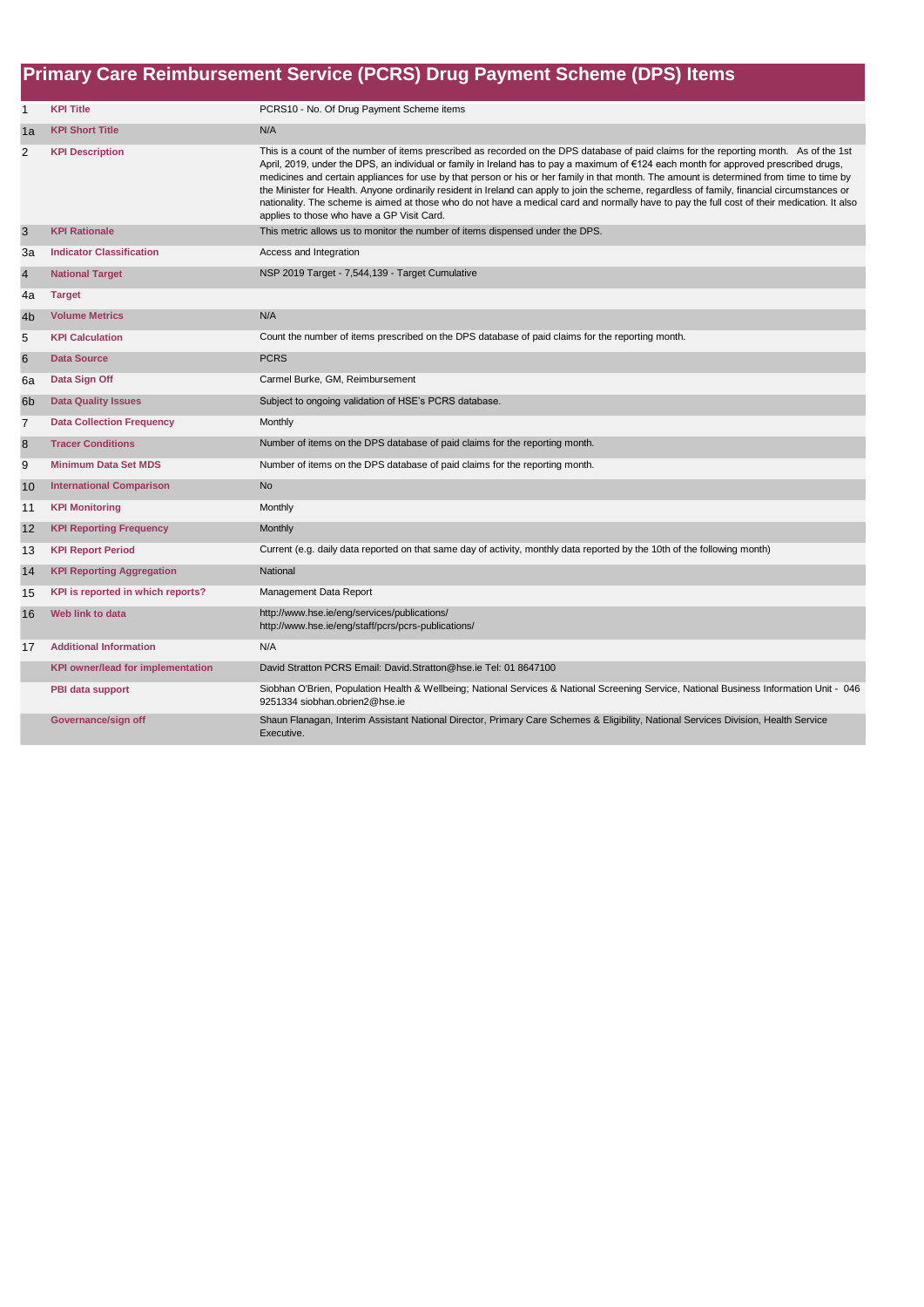|                | <b>Primary Care Reimbursement Service (PCRS) High Tech Drugs</b> |                                                                                                                                                                                                                                                                                                                                                                                                                                                                                                                                                           |  |  |
|----------------|------------------------------------------------------------------|-----------------------------------------------------------------------------------------------------------------------------------------------------------------------------------------------------------------------------------------------------------------------------------------------------------------------------------------------------------------------------------------------------------------------------------------------------------------------------------------------------------------------------------------------------------|--|--|
| 1              | <b>KPI Title</b>                                                 | PCRS15 - No. of High Tech Drug Scheme claims                                                                                                                                                                                                                                                                                                                                                                                                                                                                                                              |  |  |
| 1a             | <b>KPI Short Title</b>                                           | N/A                                                                                                                                                                                                                                                                                                                                                                                                                                                                                                                                                       |  |  |
| $\overline{2}$ | <b>KPI Description</b>                                           | This is a count of the number of claims for drugs where the drug code relates to High Tech medicines only as recorded on the High Tech<br>database of paid claims for the reporting month. Such medicines are generally only prescribed or initiated in hospital and include items<br>such as anti-rejection drugs for transplant patients or medicines used in conjunction with chemotherapy or growth hormones. These<br>medicines are purchased by the HSE and supplied through community pharmacies for which pharmacies are paid a patient care fee. |  |  |
| 3              | <b>KPI Rationale</b>                                             | This metric allows us monitor the number of claims for the supply and dispensing of High Tech medicines through Community<br>Pharmacies. The cost of the medicines and patient care fees are paid by the PCRS.                                                                                                                                                                                                                                                                                                                                            |  |  |
| За             | <b>Indicator Classification</b>                                  | Access and Integration                                                                                                                                                                                                                                                                                                                                                                                                                                                                                                                                    |  |  |
| 4              | <b>National Target</b>                                           | NSP 2019 Target - 708,859 - Target Cumulative                                                                                                                                                                                                                                                                                                                                                                                                                                                                                                             |  |  |
| 4a             | <b>Target</b>                                                    |                                                                                                                                                                                                                                                                                                                                                                                                                                                                                                                                                           |  |  |
| 4 <sub>b</sub> | <b>Volume Metrics</b>                                            | N/A                                                                                                                                                                                                                                                                                                                                                                                                                                                                                                                                                       |  |  |
| 5              | <b>KPI Calculation</b>                                           | Count the number of claims where the drug code relates to High Tech Medicines only, on the High Tech database of paid claims for the<br>reporting month.                                                                                                                                                                                                                                                                                                                                                                                                  |  |  |
| 6              | <b>Data Source</b>                                               | <b>PCRS</b>                                                                                                                                                                                                                                                                                                                                                                                                                                                                                                                                               |  |  |
| 6a             | Data Sign Off                                                    | Carmel Burke, GM, Reimbursement                                                                                                                                                                                                                                                                                                                                                                                                                                                                                                                           |  |  |
| 6 <sub>b</sub> | <b>Data Quality Issues</b>                                       | Subject to ongoing validation of HSE's PCRS database.                                                                                                                                                                                                                                                                                                                                                                                                                                                                                                     |  |  |
| $\overline{7}$ | <b>Data Collection Frequency</b>                                 | Monthly                                                                                                                                                                                                                                                                                                                                                                                                                                                                                                                                                   |  |  |
| 8              | <b>Tracer Conditions</b>                                         | High Tech Drugs claims as recorded on the High Tech database of paid claims for the reporting month.                                                                                                                                                                                                                                                                                                                                                                                                                                                      |  |  |
| 9              | <b>Minimum Data Set MDS</b>                                      | High Tech Drugs claims as recorded on the High Tech database of paid claims for the reporting month.                                                                                                                                                                                                                                                                                                                                                                                                                                                      |  |  |
| 10             | <b>International Comparison</b>                                  | <b>No</b>                                                                                                                                                                                                                                                                                                                                                                                                                                                                                                                                                 |  |  |
| 11             | <b>KPI Monitoring</b>                                            | Monthly                                                                                                                                                                                                                                                                                                                                                                                                                                                                                                                                                   |  |  |
| 12             | <b>KPI Reporting Frequency</b>                                   | Monthly                                                                                                                                                                                                                                                                                                                                                                                                                                                                                                                                                   |  |  |
| 13             | <b>KPI Report Period</b>                                         | Current (e.g. daily data reported on that same day of activity, monthly data reported by the 10th of the following month)                                                                                                                                                                                                                                                                                                                                                                                                                                 |  |  |
| 14             | <b>KPI Reporting Aggregation</b>                                 | National                                                                                                                                                                                                                                                                                                                                                                                                                                                                                                                                                  |  |  |
| 15             | KPI is reported in which reports?                                | Management Data Report                                                                                                                                                                                                                                                                                                                                                                                                                                                                                                                                    |  |  |
| 16             | Web link to data                                                 | http://www.hse.ie/eng/services/publications/<br>http://www.hse.ie/eng/staff/pcrs/pcrs-publications/                                                                                                                                                                                                                                                                                                                                                                                                                                                       |  |  |
| 17             | <b>Additional Information</b>                                    | N/A                                                                                                                                                                                                                                                                                                                                                                                                                                                                                                                                                       |  |  |
|                | <b>KPI owner/lead for implementation</b>                         | David Stratton PCRS Email: David.Stratton@hse.ie Tel: 01 8647100                                                                                                                                                                                                                                                                                                                                                                                                                                                                                          |  |  |
|                | PBI data support                                                 | Siobhan O'Brien, Population Health & Wellbeing; National Services & National Screening Service, National Business Information Unit -<br>046 9251334 siobhan.obrien2@hse.ie                                                                                                                                                                                                                                                                                                                                                                                |  |  |
|                | Governance/sign off                                              | Shaun Flanagan, Interim Assistant National Director, Primary Care Schemes & Eligibility, National Services Division, Health Service<br>Executive.                                                                                                                                                                                                                                                                                                                                                                                                         |  |  |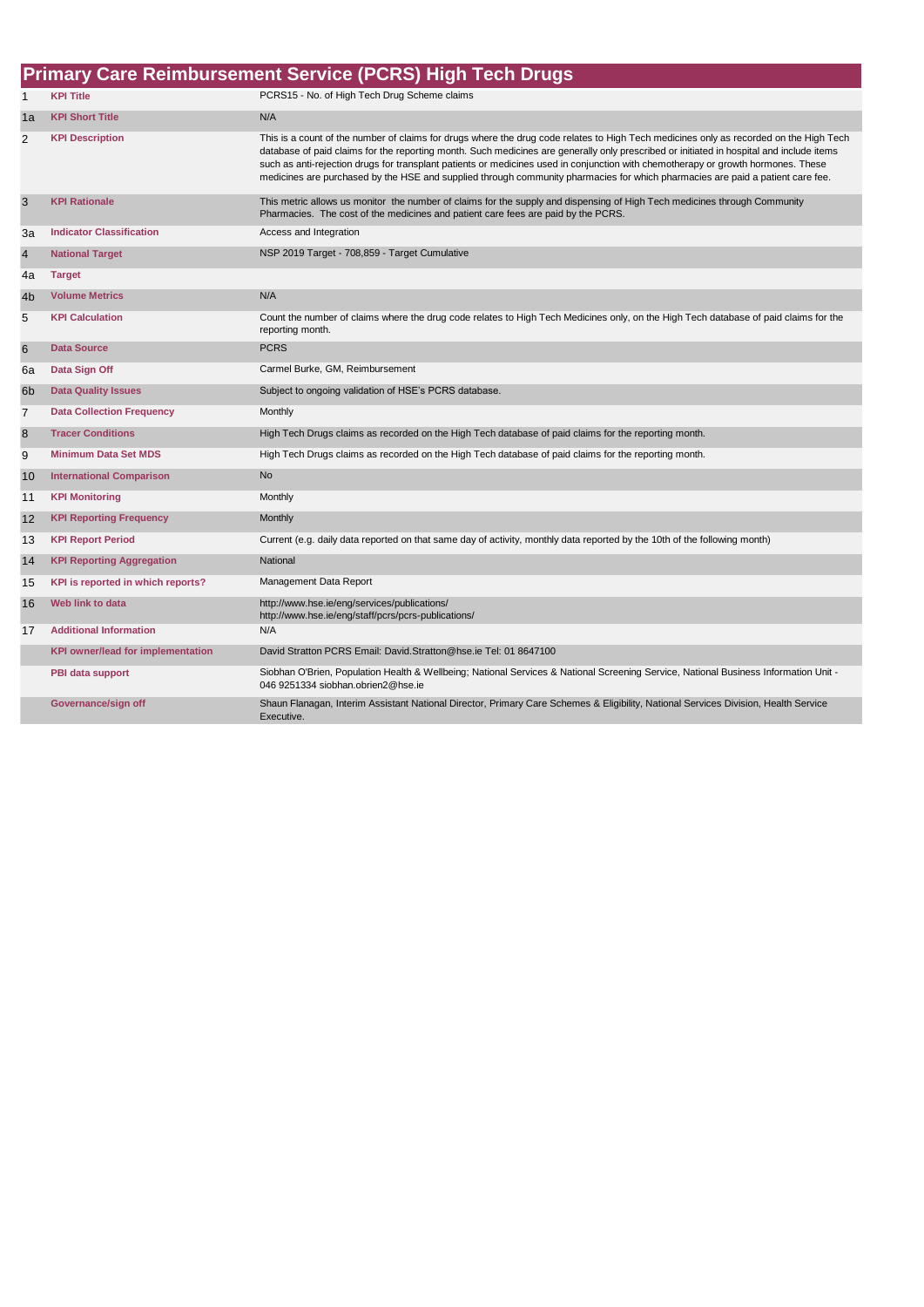|                         | Primary Care Reimbursement Service (PCRS) Dental Treatment Service Scheme (DTSS)<br><b>Treatments</b> |                                                                                                                                                                                                                                                                                                                                                                                                                                                                                                                                        |  |  |
|-------------------------|-------------------------------------------------------------------------------------------------------|----------------------------------------------------------------------------------------------------------------------------------------------------------------------------------------------------------------------------------------------------------------------------------------------------------------------------------------------------------------------------------------------------------------------------------------------------------------------------------------------------------------------------------------|--|--|
|                         |                                                                                                       |                                                                                                                                                                                                                                                                                                                                                                                                                                                                                                                                        |  |  |
| $\mathbf{1}$            | <b>KPI Title</b>                                                                                      | PCRS16 - No. of Dental Treatment Service Scheme treatments (above the line/routine)                                                                                                                                                                                                                                                                                                                                                                                                                                                    |  |  |
| 1a                      | <b>KPI Short Title</b>                                                                                | N/A                                                                                                                                                                                                                                                                                                                                                                                                                                                                                                                                    |  |  |
| $\overline{\mathbf{c}}$ | <b>KPI Description</b>                                                                                | This is a count of the number of above the line (ATL) (routine) and below the line (BTL) (complex) treatments, in respect of clients having<br>eligibility for the DTSS, as recorded on the ATL & BTL Dental databases of paid claims for the DTSS in the reporting month. Under this<br>scheme, eligible clients have access to a range of treatments and clinical procedures comprised of routine (ATL) treatments and full upper<br>and lower dentures (BTL). Dentists may also prescribe a range of medicines to eligible persons. |  |  |
| 3                       | <b>KPI Rationale</b>                                                                                  | This metric allow us to monitor how many treatments (ATL & BTL) have been availed of under the DTSS in a given month. All DTSS<br>claims are processed by and paid for by the PCRS.                                                                                                                                                                                                                                                                                                                                                    |  |  |
| За                      | <b>Indicator Classification</b>                                                                       | Access and Integration                                                                                                                                                                                                                                                                                                                                                                                                                                                                                                                 |  |  |
| 4                       | <b>National Target</b>                                                                                | NSP 2019 Target - 1,121,394 - Target Cumulative                                                                                                                                                                                                                                                                                                                                                                                                                                                                                        |  |  |
| 4a                      | <b>Target</b>                                                                                         |                                                                                                                                                                                                                                                                                                                                                                                                                                                                                                                                        |  |  |
| 4b                      | <b>Volume Metrics</b>                                                                                 | N/A                                                                                                                                                                                                                                                                                                                                                                                                                                                                                                                                    |  |  |
| 5                       | <b>KPI Calculation</b>                                                                                | For ATL (routine) treatments -count all treatments on the ATL Dental database of paid claims for the reporting month, For BTL (complex)<br>treatments - count all treatments on the BTL Dental database of paid claims for the reporting month.                                                                                                                                                                                                                                                                                        |  |  |
| $6\phantom{1}6$         | <b>Data Source</b>                                                                                    | <b>PCRS</b>                                                                                                                                                                                                                                                                                                                                                                                                                                                                                                                            |  |  |
| 6a                      | Data Sign Off                                                                                         | Carmel Burke, GM, Reimbursement                                                                                                                                                                                                                                                                                                                                                                                                                                                                                                        |  |  |
| 6 <sub>b</sub>          | <b>Data Quality Issues</b>                                                                            | Subject to ongoing validation of HSE's PCRS database.                                                                                                                                                                                                                                                                                                                                                                                                                                                                                  |  |  |
| $\overline{7}$          | <b>Data Collection Frequency</b>                                                                      | Monthly                                                                                                                                                                                                                                                                                                                                                                                                                                                                                                                                |  |  |
| 8                       | <b>Tracer Conditions</b>                                                                              | ATL and BTL treatments for eligible clients as recorded on the ATL and BTL Dental database of paid claims in the reporting month.                                                                                                                                                                                                                                                                                                                                                                                                      |  |  |
| 9                       | <b>Minimum Data Set MDS</b>                                                                           | ATL and BTL treatments for eligible clients as recorded on the ATL and BTL Dental database of paid claims in the reporting month.                                                                                                                                                                                                                                                                                                                                                                                                      |  |  |
| 10                      | <b>International Comparison</b>                                                                       | <b>No</b>                                                                                                                                                                                                                                                                                                                                                                                                                                                                                                                              |  |  |
| 11                      | <b>KPI Monitoring</b>                                                                                 | Monthly                                                                                                                                                                                                                                                                                                                                                                                                                                                                                                                                |  |  |
| 12                      | <b>KPI Reporting Frequency</b>                                                                        | Monthly                                                                                                                                                                                                                                                                                                                                                                                                                                                                                                                                |  |  |
| 13                      | <b>KPI Report Period</b>                                                                              | Current (e.g. daily data reported on that same day of activity, monthly data reported by the 10th of the following month)                                                                                                                                                                                                                                                                                                                                                                                                              |  |  |
| 14                      | <b>KPI Reporting Aggregation</b>                                                                      | National                                                                                                                                                                                                                                                                                                                                                                                                                                                                                                                               |  |  |
| 15                      | KPI is reported in which reports?                                                                     | Management Data Report                                                                                                                                                                                                                                                                                                                                                                                                                                                                                                                 |  |  |
| 16                      | Web link to data                                                                                      | http://www.hse.ie/eng/services/publications/<br>http://www.hse.ie/eng/staff/pcrs/pcrs-publications/                                                                                                                                                                                                                                                                                                                                                                                                                                    |  |  |
| 17                      | <b>Additional Information</b>                                                                         | N/A                                                                                                                                                                                                                                                                                                                                                                                                                                                                                                                                    |  |  |
|                         | <b>KPI owner/lead for implementation</b>                                                              | David Stratton PCRS Email: David Stratton@hse.ie Tel: 01 8647100                                                                                                                                                                                                                                                                                                                                                                                                                                                                       |  |  |
|                         | PBI data support                                                                                      | Siobhan O'Brien, Population Health & Wellbeing; National Services & National Screening Service, National Business Information Unit - 046<br>9251334 siobhan.obrien2@hse.ie                                                                                                                                                                                                                                                                                                                                                             |  |  |
|                         | Governance/sign off                                                                                   | Shaun Flanagan, Interim Assistant National Director, Primary Care Schemes & Eligibility, National Services Division, Health Service<br>Executive.                                                                                                                                                                                                                                                                                                                                                                                      |  |  |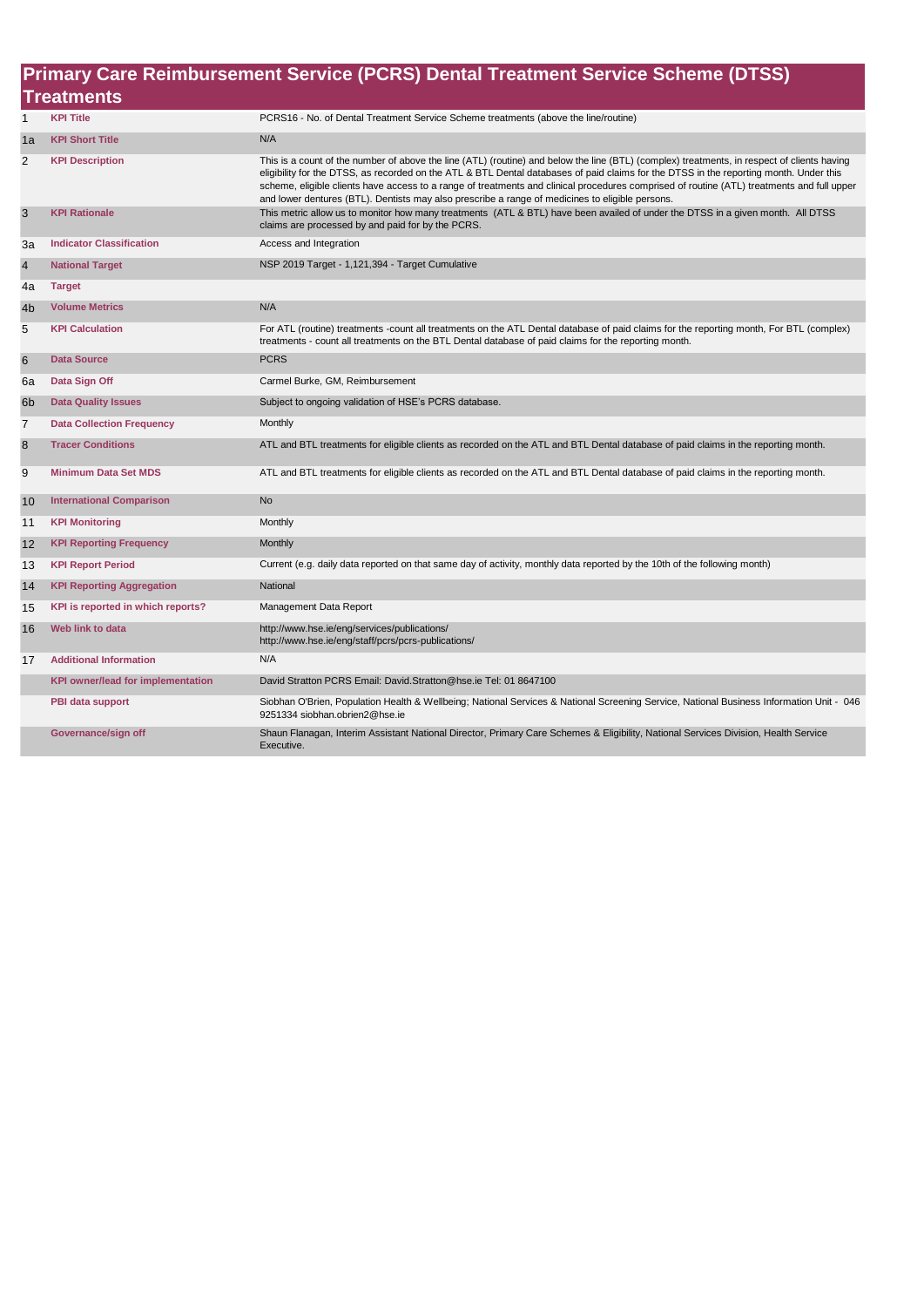|                 | Primary Care Reimbursement Service (PCRS) Dental Treatment Service Scheme (DTSS) |                                                                                                                                                                                                                                                                                                                                                                                                                                                                                                                                        |  |  |
|-----------------|----------------------------------------------------------------------------------|----------------------------------------------------------------------------------------------------------------------------------------------------------------------------------------------------------------------------------------------------------------------------------------------------------------------------------------------------------------------------------------------------------------------------------------------------------------------------------------------------------------------------------------|--|--|
|                 | <b>Treatments</b>                                                                |                                                                                                                                                                                                                                                                                                                                                                                                                                                                                                                                        |  |  |
|                 | <b>KPI Title</b>                                                                 | PCRS17 - No. of Dental Treatment Service Scheme treatments (below the line/complex)                                                                                                                                                                                                                                                                                                                                                                                                                                                    |  |  |
| 1a              | <b>KPI Short Title</b>                                                           | N/A                                                                                                                                                                                                                                                                                                                                                                                                                                                                                                                                    |  |  |
| $\overline{2}$  | <b>KPI Description</b>                                                           | This is a count of the number of above the line (ATL) (routine) and below the line (BTL) (complex) treatments, in respect of clients having<br>eligibility for the DTSS, as recorded on the ATL & BTL Dental databases of paid claims for the DTSS in the reporting month. Under this<br>scheme, eligible clients have access to a range of treatments and clinical procedures comprised of routine (ATL) treatments and full upper<br>and lower dentures (BTL). Dentists may also prescribe a range of medicines to eligible persons. |  |  |
| 3               | <b>KPI Rationale</b>                                                             | This metric allow us to monitor how many treatments (ATL & BTL) have been availed of under the DTSS in a given month. All DTSS<br>claims are processed by and paid for by the PCRS.                                                                                                                                                                                                                                                                                                                                                    |  |  |
| За              | <b>Indicator Classification</b>                                                  | Access and Integration                                                                                                                                                                                                                                                                                                                                                                                                                                                                                                                 |  |  |
| $\overline{4}$  | <b>National Target</b>                                                           | NSP 2019 Target - 64,591 - Target Cumulative                                                                                                                                                                                                                                                                                                                                                                                                                                                                                           |  |  |
| 4a              | <b>Target</b>                                                                    |                                                                                                                                                                                                                                                                                                                                                                                                                                                                                                                                        |  |  |
| 4 <sub>b</sub>  | <b>Volume Metrics</b>                                                            | N/A                                                                                                                                                                                                                                                                                                                                                                                                                                                                                                                                    |  |  |
| 5               | <b>KPI Calculation</b>                                                           | For ATL (routine) treatments -count all treatments on the ATL Dental database of paid claims for the reporting month, For BTL (complex)<br>treatments - count all treatments on the BTL Dental database of paid claims for the reporting month.                                                                                                                                                                                                                                                                                        |  |  |
| $6\phantom{1}6$ | <b>Data Source</b>                                                               | <b>PCRS</b>                                                                                                                                                                                                                                                                                                                                                                                                                                                                                                                            |  |  |
| 6a              | Data Sign Off                                                                    | Carmel Burke, GM, Reimbursement                                                                                                                                                                                                                                                                                                                                                                                                                                                                                                        |  |  |
| 6 <sub>b</sub>  | <b>Data Quality Issues</b>                                                       | Subject to ongoing validation of HSE's PCRS database.                                                                                                                                                                                                                                                                                                                                                                                                                                                                                  |  |  |
| $\overline{7}$  | <b>Data Collection Frequency</b>                                                 | Monthly                                                                                                                                                                                                                                                                                                                                                                                                                                                                                                                                |  |  |
| 8               | <b>Tracer Conditions</b>                                                         | ATL and BTL treatments for eligible clients as recorded on the ATL and BTL Dental database of paid claims in the reporting month.                                                                                                                                                                                                                                                                                                                                                                                                      |  |  |
| 9               | <b>Minimum Data Set MDS</b>                                                      | ATL and BTL treatments for eligible clients as recorded on the ATL and BTL Dental database of paid claims in the reporting month.                                                                                                                                                                                                                                                                                                                                                                                                      |  |  |
| 10              | <b>International Comparison</b>                                                  | <b>No</b>                                                                                                                                                                                                                                                                                                                                                                                                                                                                                                                              |  |  |
| 11              | <b>KPI Monitoring</b>                                                            | Monthly                                                                                                                                                                                                                                                                                                                                                                                                                                                                                                                                |  |  |
| 12              | <b>KPI Reporting Frequency</b>                                                   | <b>Monthly</b>                                                                                                                                                                                                                                                                                                                                                                                                                                                                                                                         |  |  |
| 13              | <b>KPI Report Period</b>                                                         | Current (e.g. daily data reported on that same day of activity, monthly data reported by the 10th of the following month)                                                                                                                                                                                                                                                                                                                                                                                                              |  |  |
| 14              | <b>KPI Reporting Aggregation</b>                                                 | National                                                                                                                                                                                                                                                                                                                                                                                                                                                                                                                               |  |  |
| 15              | KPI is reported in which reports?                                                | Management Data Report                                                                                                                                                                                                                                                                                                                                                                                                                                                                                                                 |  |  |
| 16              | Web link to data                                                                 | http://www.hse.ie/eng/services/publications/<br>http://www.hse.ie/eng/staff/pcrs/pcrs-publications/                                                                                                                                                                                                                                                                                                                                                                                                                                    |  |  |
| 17              | <b>Additional Information</b>                                                    | N/A                                                                                                                                                                                                                                                                                                                                                                                                                                                                                                                                    |  |  |
|                 | <b>KPI owner/lead for implementation</b>                                         | David Stratton PCRS Email: David Stratton@hse.ie Tel: 01 8647100                                                                                                                                                                                                                                                                                                                                                                                                                                                                       |  |  |
|                 | PBI data support                                                                 | Siobhan O'Brien, Population Health & Wellbeing; National Services & National Screening Service, National Business Information Unit - 046<br>9251334 siobhan.obrien2@hse.ie                                                                                                                                                                                                                                                                                                                                                             |  |  |
|                 | Governance/sign off                                                              | Shaun Flanagan, Interim Assistant National Director, Primary Care Schemes & Eligibility, National Services Division, Health Service<br>Executive.                                                                                                                                                                                                                                                                                                                                                                                      |  |  |